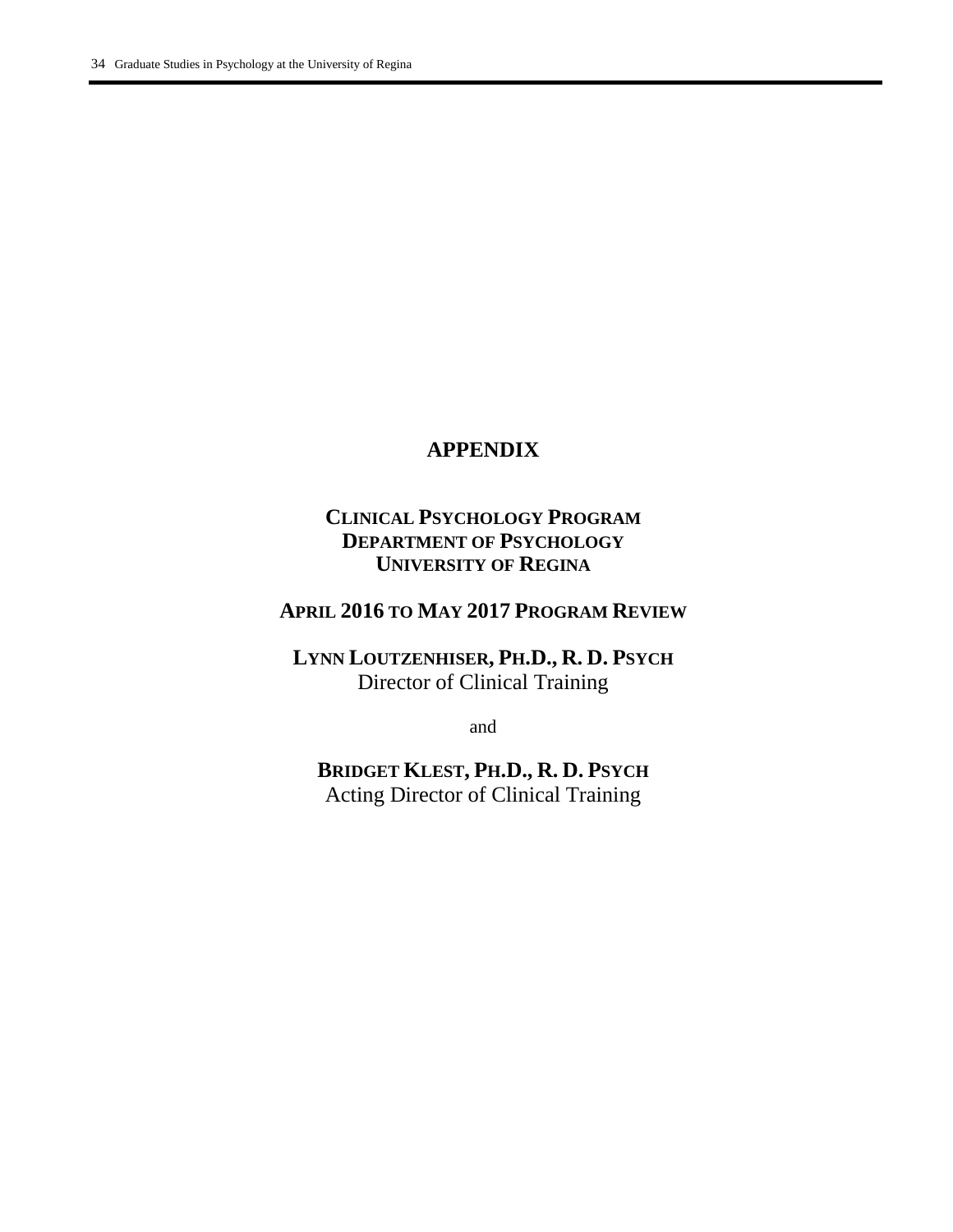#### **Overview of Review**

CPA encourages us to evaluate our program on a regular basis. The purpose of this report is to review the goals, objectives and outcomes of the Clinical Psychology Program. Please send comments and feedback to [bridget.klest@uregina.ca](mailto:bridget.klest@uregina.ca).

#### **Research**

*Research Goals:* We strive to prepare students to have an understanding and respect for both basic and applied research.

We subscribe to the views that the clinical scientist, who is competently trained in practice, makes the most significant contributions to clinical research; and the practitioner, who is familiar with the body of basic and applied research, and, who can critically evaluate research findings makes the soundest contributions to society and the profession.

*Research Objectives:* To meet the above goals, students: 1) take courses in research methods and statistics and gain experience in program evaluation; 2) take clinical courses that incorporate research literature; 3) complete an M.A. thesis and Ph.D. dissertation; and 4) participate in faculty research projects.

|                         | 2006- | 2007- | 2008- | 2009- | 2010- | 2011- | 2012- | 2013- | 2014- | 2015- | 2016- |
|-------------------------|-------|-------|-------|-------|-------|-------|-------|-------|-------|-------|-------|
|                         | 2007  | 2008  | 2009  | 2010  | 2011  | 2012  | 2013  | 2014  | 2015  | 2016  | 2017  |
| Research                | 90%   | 90%   | 88%   | 91%   | 91%   | 91%   | 94%   | 90%   | 88%   | 88%   | 90%   |
| Methods course          |       |       |       |       |       |       |       |       |       |       |       |
| average                 |       |       |       |       |       |       |       |       |       |       |       |
| Statistics course       | 90%   | 95%   | 85%   | 86%   | 91%   | 88%   | 90%   | 89%   | 88%   | 90%   | 92%   |
| average                 |       |       |       |       |       |       |       |       |       |       |       |
| Students with at        | 89%   | 77%   | 92%   | 97%   | 95%   | 92%   | 100%  | 100%  | 100%  | 100%  | 86%   |
| least one               |       |       |       |       |       |       |       |       |       |       |       |
| conference              |       |       |       |       |       |       |       |       |       |       |       |
| presentation            |       |       |       |       |       |       |       |       |       |       |       |
| Students with at        | 56%   | 66%   | 64%   | 69%   | 71%   | 69%   | 82%   | 89%   | 64%   | 70%   | 66%   |
| least one               |       |       |       |       |       |       |       |       |       |       |       |
| refereed                |       |       |       |       |       |       |       |       |       |       |       |
| publication             |       |       |       |       |       |       |       |       |       |       |       |
| <b>Students</b>         | 71%   | 77%   | 76%   | 61%   | 67%   | 73%   | 59%   | 57%   | 64%   | 56%   | 53%   |
| holding RA              |       |       |       |       |       |       |       |       |       |       |       |
| positions*              |       |       |       |       |       |       |       |       |       |       |       |
| Students with           | 64%   | 65%   | 45%   | 55%   | 50%   | 63%   | 56%   | 64%   | 39%   | 37%   | 47%   |
| major external          |       |       |       |       |       |       |       |       |       |       |       |
| funding*, **            |       |       |       |       |       |       |       |       |       |       |       |
| Students with           | 61%   | 73%   | 45%   | 61%   | 70%   | 69%   | 74%   | 64%   | 69%   | 97%   | 93%   |
| Faculty of              |       |       |       |       |       |       |       |       |       |       |       |
| <b>Graduate Studies</b> |       |       |       |       |       |       |       |       |       |       |       |
| & Research(FGSR)        |       |       |       |       |       |       |       |       |       |       |       |
| funding*                |       |       |       |       |       |       |       |       |       |       |       |

*Outcomes:* The following are some indicators that represent how we are doing in this area:

excludes students who are on or have completed the predoctoral residency

\*\* includes both tri-council funding and other major external funding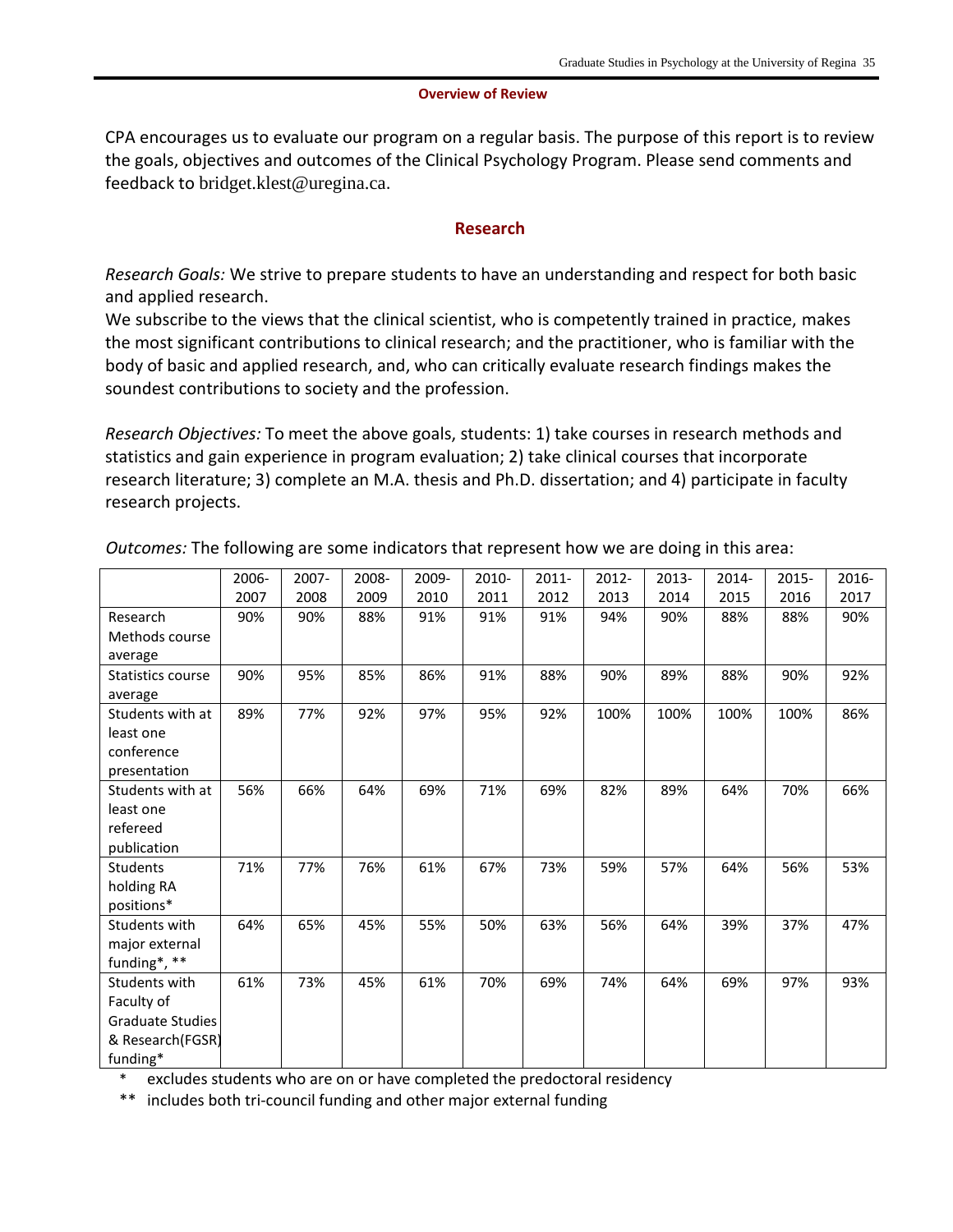## **Clinical Practice**

*Clinical Practice Goals:* Students will be trained to be competent in assessment, diagnosis, and intervention. In each area, students will gain competency in the development and maintenance of interpersonal relationships, including competency in working with diverse groups. It is recognized, however, that the field of clinical psychology is diverse and no single practitioner can master all areas. Students will be taught to recognize their skills and when appropriate refer to colleagues who have the requisite skills.

*Clinical Practice Objectives:* Students will meet the clinical goals by: 1) completing course work in psychopathology, assessment and interventions exposing students to more than one theoretical orientation and skills for working with both adults and children and diverse populations; 2) carrying out at least 2700 hours of clinical training under supervision; and 3) completing comprehensive exams that require an oral case presentation, a review paper on a clinical topic, and an ethics oral exam.

|                  | $2007 -$ | 2008-                    | 2009-                    | 2010-      | $2011 -$        | $2012 -$  | 2013-     | $2014 -$  | $2015 -$  | 2016-     |
|------------------|----------|--------------------------|--------------------------|------------|-----------------|-----------|-----------|-----------|-----------|-----------|
|                  | 2008     | 2009                     | 2010                     | 2011       | 2012            | 2013      | 2014      | 2015      | 2016      | 2017      |
| Psychopathology  | 86%      | 85%                      | 89%                      | 87%        | 87%             | 87%       | 91%       | 87%       | 87%       | 86%       |
| Assessment I     | 78%      | 84%                      | 88%                      | 89%        | 87%             | 89%       | 87%       | 86%       | 87%       | 88%       |
| Assessment II    | 86%      | $\overline{\phantom{0}}$ | 88%                      |            | 88%             | -         | 90%       | -         | 88%       |           |
| Interventions I  | 84%      | 84%                      | 84%                      | 85%        | 86%             | 87%       | 85%       | 84%       | 87%       | 84%       |
| Interventions II |          | 85%                      | $\overline{\phantom{a}}$ | 87%        |                 | 87%       |           | 89%       |           | 91%       |
| Percentage       | 100%     | 75%                      | 100%                     | 100%       | 80%             | 100%      | 100%      | 100%      | 100%      | 100%      |
| <b>Students</b>  | (79%     | (86%                     | (75%                     | (one non   | (73% of         | (84% of   | (86% of   | (84% of   | (94% of   | (95% of   |
| Matched          | matched  | Canadian                 | Canadian                 | accredited | Canadian        | Canadian  | Canadian  | Canadian  | Canadian  | Canadian  |
| (includes those) | by       | students                 | students                 | match)     | <b>Students</b> | students  | students  | students  | students  | students  |
| matched through  | AAPIC)   | matched                  | matched                  | compared   | matched         | matched   | matched   | matched   | matched   | matched   |
| clearing house)  |          | by AAPIC)                | by                       | to 83%     | by APPIC)       | by APPIC) | by APPIC) | by APPIC) | by APPIC) | by APPIC) |
|                  |          |                          | AAPIC)                   | match      |                 |           |           |           |           |           |

*Outcomes:* Some indicators of our success in this area are:

| <b>Predoctoral Residencies</b> |                                                                    |
|--------------------------------|--------------------------------------------------------------------|
| 2017-2018                      | University of Manitoba-Clinical Health                             |
|                                | Psychology Internship-ROMHC Site, Ottawa, ON                       |
|                                | Nova Scotia Capital Dist Mental Health Internship                  |
|                                | <b>RQHR Child</b>                                                  |
|                                |                                                                    |
| 2016-2017                      | Northern Ontario Psychology Internship Consortium, Thunder Bay, ON |
|                                |                                                                    |
|                                | Calgary Clinical Psychology Program, Calgary AB                    |
|                                | Vancouver Coast, Vancouver, BC                                     |
|                                | London Clinical Psychology Consortium, London, ON                  |
|                                |                                                                    |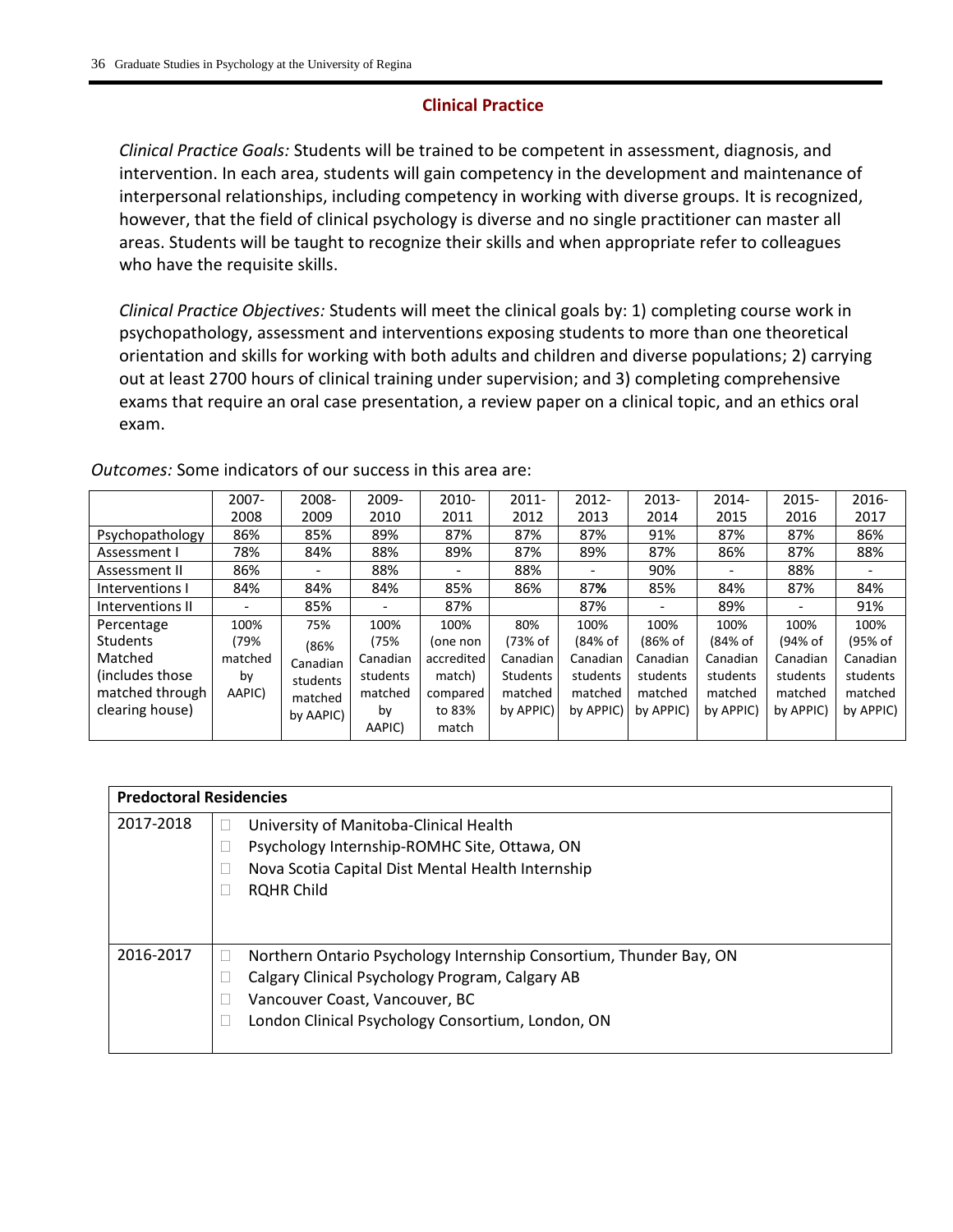| 2015-2016 | $\Box$      | University of Arizona College of Medicine                                                                   |
|-----------|-------------|-------------------------------------------------------------------------------------------------------------|
|           | □           | Calgary Clinical Psychology Program                                                                         |
|           | □           | London Clinical Psychology Consortium; Adult Mental Health Track                                            |
|           | □           | Hospital for Sick Children Psychology Internship-Toronto, ON                                                |
|           | □           | Annapolis Valley Health Psychology Internship- Kentville, NS                                                |
|           | □           | Regina Qu'Appelle Health Region                                                                             |
| 2014-2015 | □           | Vancouver Coastal Health                                                                                    |
|           | □           | Royal Ottawa Health Care Group                                                                              |
|           | □           | University of Washington                                                                                    |
|           | □           | Saskatoon Health Region                                                                                     |
|           | □           | Centre for Addiction & Mental Health - Clarke Division - Toronto, ON                                        |
|           | □           | Regina Qu'Appelle Health Region                                                                             |
| 2013-2014 | □           | Vancouver Coastal Health                                                                                    |
|           | □           | Royal Ottawa Health Care Group                                                                              |
|           | □           | Ottawa Hospital Health and Rehabilitation Psychology                                                        |
|           | □           | Regina Qu'Appelle Health Region (2)                                                                         |
| 2012-2013 | $\Box$      | Calgary Health Region                                                                                       |
|           | □           | Royal Ottawa Health Care Group                                                                              |
|           | □           | Regina Qu'Appelle Health Region (primary rotation: Functional Rehab Program)                                |
|           | □           | Regina Qu'Appelle Health Region (primary rotation: WRC Children's Program)                                  |
| 2011-2012 | $\Box$      | University of Manitoba, Department of Clinical Health Psychology, Winnipeg, MB                              |
|           | □           | <b>UBC Counselling Services</b>                                                                             |
|           | □           | BC Mental Health and Addiction Services, Clinical Child and Adolescent Track, BC Children's                 |
|           |             | Hospital                                                                                                    |
| 2010-2011 | □           | Centre for Addiction & Mental Health - Clarke Division - Toronto, ON                                        |
|           | $\Box$      | Millard Health Centre, Edmonton Alberta                                                                     |
|           | □           | Ongwanada: Kingston Internship Consortium                                                                   |
|           | $\Box$      | Queen Elizabeth II Health Sciences Center, Halifax, NS                                                      |
|           | □           | Regina Qu'Appelle Health Region (2)                                                                         |
| 2009-2010 | □           | Saskatoon Health Region, Saskatoon, SK (2)                                                                  |
|           | $\Box$      | Calgary Health Region (2)<br>University of Manitoba, Department of Clinical Health Psychology, Winnipeg, MB |
| 2008-2009 | □<br>$\Box$ | Ottawa Hospital                                                                                             |
|           | □           | Royal Ottawa Mental Health Centre                                                                           |
|           | □           | Regina Qu'Appelle Health Region                                                                             |
|           |             |                                                                                                             |
| 2007-2008 | $\Box$      | Edmonton Consortium Clinical Psychology Residency                                                           |
|           | □           | Regina Qu'Appelle Health Region                                                                             |
| 2006-2007 | $\Box$      | Queen Elizabeth II Health Sciences Center, Halifax, NS (2)                                                  |
|           | □           | Saskatoon Health Region                                                                                     |
|           | $\Box$      | University of Manitoba, Department of Clinical Health Psychology, Winnipeg, MB                              |
| 2005-2006 | □           | University of Manitoba, Department of Clinical Health Psychology, Winnipeg, MB                              |
|           | □           | Centre for Addiction & Mental Health - Clarke Division - Toronto, ON                                        |
|           | $\Box$      | Queen Elizabeth II Health Sciences Center, Halifax, NS                                                      |
|           | □           | River Valley Health Internship, Fredericton, NB                                                             |
| 2004-2005 | $\Box$      | Central California Psychology Internship Consortium Association, Fresno, CA                                 |
|           | □           | Department of Corrections, Mental Health Services Division, Salinas Valley State Prison,                    |
|           |             | Soledad, CA                                                                                                 |
|           | □           | Saskatoon Health Region, Saskatoon, SK<br>St. Joseph's Healthcare, Hamilton, ON                             |
|           | □           | Annapolis Valley Health - Valley Regional Hospital, Kentville, NS                                           |
|           | □           |                                                                                                             |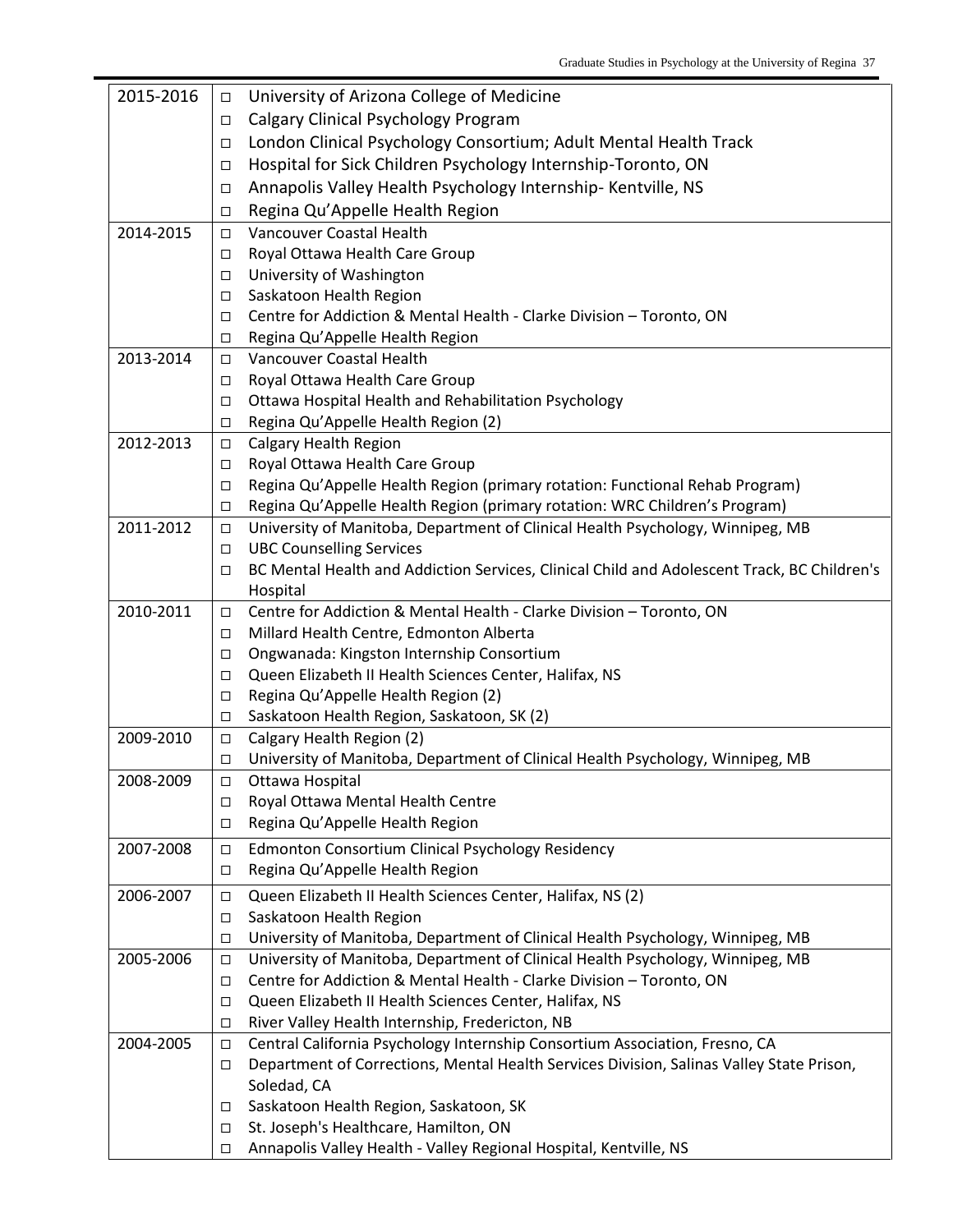### **Knowledge**

*Knowledge Goals:* Students will gain a working understanding of biological, social, cognitive and affective bases of behaviour as well as individual differences, statistics and research methods. A more thorough knowledge of personality, psychopathology, assessment, diagnostics, intervention, ethics and professional behaviour will be obtained.

*Knowledge Objectives:* To meet the knowledge goals students: 1) complete course work at the graduate level in all of the above areas, 2) gain knowledge through clinical experiences, and 3) complete comprehensive exams.

*Outcomes:* Indicators of success are reflected in course work completion noted above but also in marks for the following courses:

|                   | 2006-           | 2007- | 2008- | 2009- | 2010-                    | $2011 -$ | $2012 -$                 | $2013 -$ | 2014-                    | $2015 -$ | $2016 -$ |
|-------------------|-----------------|-------|-------|-------|--------------------------|----------|--------------------------|----------|--------------------------|----------|----------|
|                   | 2007            | 2008  | 2009  | 2010  | 2011                     | 2012     | 2013                     | 2014     | 2015                     | 2016     | 2017     |
| 803               |                 | 91%   |       | 91%   | $\overline{\phantom{a}}$ | 91%      | $\overline{\phantom{a}}$ | 91%      | $\overline{\phantom{a}}$ | 91%      |          |
| (Psychometrics)   |                 |       |       |       |                          |          |                          |          |                          |          |          |
| 845 or 847        | $\qquad \qquad$ | 88%   | 89%   | 85%   | -                        | 90%      | 82%                      |          | 89%                      |          | 89%      |
| (Neuropsychology) |                 |       |       |       |                          |          |                          |          |                          |          |          |
| 881 (Information  | 87%             | 86%   | 86%   | 85%   | 86%                      | 88%      |                          | 90%      |                          | 89%      |          |
| Processing)       |                 |       |       |       |                          |          |                          |          |                          |          |          |
| 820 (Social)      | 89%             |       | 86%   |       | 91%                      |          | 88%                      |          | 91%                      | 89%      | 92%      |

## **Ethics and Professional Conduct**

*Ethics and Professional Conduct Goals:* Students will be prepared to be ethical and professional in their research, clinical, and teaching activities, and sensitive to issues of racial and cultural diversity and individual differences.

*Ethics and Professional Conduct Objective:* To meet the ethical goals of our program, students: 1) take a course in professional ethics, 2) are exposed to diverse clients at clinical training sites (over 2700 hours of clinical training), 3) complete an oral ethics exam as part of the comprehensive examination process, and 4) apply for ethics approval for M.A. and Ph.D. research.

*Outcomes:* This is measured through the following:

|                     | 2006- | 2007- | 2008- | 2009- | 2010- | $2011 -$ | $2012 -$ | 2013- | 2014- | $2015 -$ | $2016 -$ |
|---------------------|-------|-------|-------|-------|-------|----------|----------|-------|-------|----------|----------|
|                     | 2007  | 2008  | 2009  | 2010  | 2011  | 2012     | 2013     | 2014  | 2015  | 2016     | 2017     |
| 806 Ethics          | 85%   | 86%   | 88%   | 85%   | 89%   | 86%      | 85%      | 86%   | 86%   | 88%      | 86%      |
| Average             |       |       |       |       |       |          |          |       |       |          |          |
| Supervised          | 1604  | 1456  | 1334  | 1389  | 1739  | 1595     | 1709     | 2345  | 2213  | 3013     | 2075     |
| clinical hours      |       |       |       |       |       |          |          |       |       |          |          |
| when applied        |       |       |       |       |       |          |          |       |       |          |          |
| to internship       |       |       |       |       |       |          |          |       |       |          |          |
| <b>Direct Hours</b> |       |       |       | 411   | 527   | 648      | 538      | 725   | 708   | 643      | 620      |
| Supervision         |       |       |       | 217   | 250   | 204      | 243      | 284   | 315   | 323      | 320      |
| Hours               |       |       |       |       |       |          |          |       |       |          |          |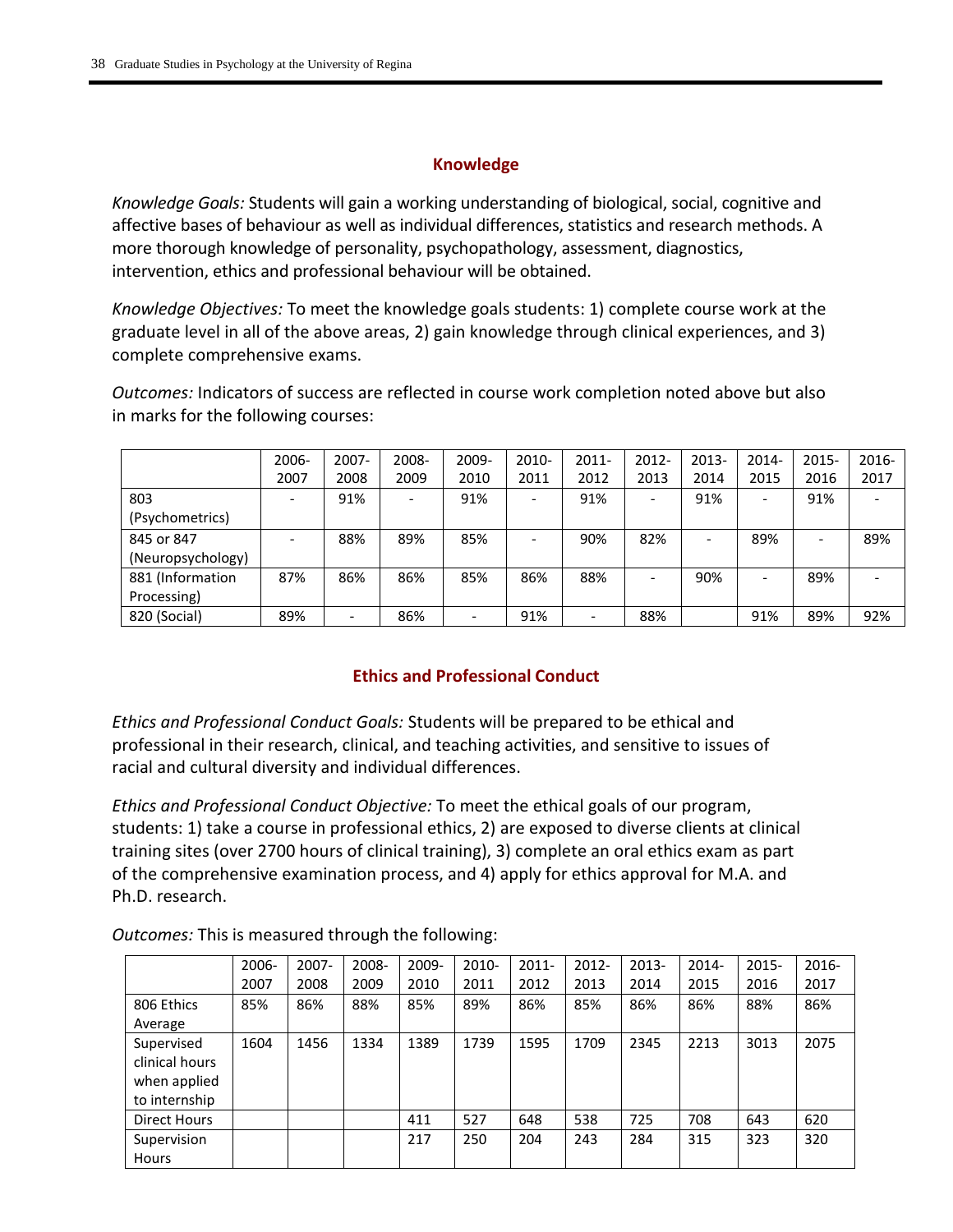#### **Leadership**

*Leadership Goals:* Students will gain experiences that prepare them to take leadership roles and contribute to psychology as a profession.

*Leadership Objectives:* Students complete a seminar in professional issues at the PhD level and are encouraged to:

1) present and publish their work, 2) attend professional seminars and conferences when possible; 3) gain experience in supervision of junior students; 4) obtain experience as teaching assistants or sessional instructors; 5) be active in the department and the PGSA and the community, and 6) be members of the Canadian Psychological Association or other professional organizations.

*Outcomes:* Indicators of outcome in this area are seen through examination of students enrolled each year:

|                     | 2005- | 2006- | 2007- | 2008- | 2009- | $2010 -$ | $2011 -$ | 2012- | $2013-$ | 2014- | 2015- | 2016- |
|---------------------|-------|-------|-------|-------|-------|----------|----------|-------|---------|-------|-------|-------|
|                     | 2006  | 2007  | 2008  | 2009  | 2010  | 2011     | 2012     | 2013  | 2014    | 2015  | 2016  | 2017  |
| Conference          | 89%   | 77%   | 83%   | 92%   | 97%   | 95%      | 92%      | 100%  | 100%    | 86%   | 89%   | 86%   |
| Presentations       |       |       |       |       |       |          |          |       |         |       |       |       |
| <b>Publications</b> | 56%   | 66%   | 56%   | 64%   | 69%   | 71%      | 69%      | 82%   | 89%     | 64%   | 63%   | 66%   |
| TA/Sessional        | 57%   | 58%   | 43%   | 34%   | 51%   |          | 50%      | 56%   | 75%     | 64%   | 70%   | 75%   |
| Positions           |       |       |       |       |       |          |          |       |         |       |       |       |
| Professional Org    | 100%  | 100%  | 86%   | 94%   | 100%  | 97%      | 92%      | 97%   | 100%    | 94%   | 93%   | 94%   |
| Membership          |       |       |       |       |       |          |          |       |         |       |       |       |
| Additional          | 75%   | 94%   | 81%   | 56%   | 76%   | 97%      | 90%      | 79%   | 93%     | 89%   | 67%   | 71%   |
| Workshops           |       |       |       |       |       |          |          |       |         |       |       |       |

| Year      | Name                                      | <b>Position After Graduation</b>                                                                                                                                    |
|-----------|-------------------------------------------|---------------------------------------------------------------------------------------------------------------------------------------------------------------------|
| 2009-2010 | Liz Brass, R. D. Psych                    | Psychologist, Child and Youth Services, Regina, SK                                                                                                                  |
|           | Nicholas Carleton, R. D. Psych            | Assistant Professor, Department of Psychology, University<br>of Regina                                                                                              |
|           | Jennifer Stapleton, R. D.<br>Psych        | Psychologist, Acute Care, Waterford Hospital, St. John's, NL                                                                                                        |
| 2010-2011 | Michelle Bourgault-Fagnou,<br>R. D. Psych | Psychologist, Functional Rehab Program, Regina, SK                                                                                                                  |
|           | Amanda Lints-Martindale,<br>R. Psych      | Assistant Professor, Department of Clinical Health<br>Psychology, University of Manitoba, and Staff Psychologist,<br>Community Mental Health Program, Steinbach, MB |
|           | Megan Tuttle, R. Psych                    | Psychologist, Child and Youth, Regina, SK                                                                                                                           |
| 2011-2012 | Kelsey Collimore, C. Psych                | Postdoctoral Fellow, CANH, now Psychologist, Royal Ottawa                                                                                                           |
|           |                                           | Mental Health Centre, Ottawa, ON                                                                                                                                    |
|           | Jennifer Amy Claude Janzen,               | Psychologist, Adult Mental Health, Regina, SK                                                                                                                       |
|           | R. D. Psych                               |                                                                                                                                                                     |
|           | Candice Bovell                            | In process of registering, applying for position in ON                                                                                                              |
|           | <b>Paulette Hunter</b>                    | Assistant Professor, St. Thomas More College, Saskatoon,                                                                                                            |
|           |                                           | SK                                                                                                                                                                  |
|           | Kim McKay-McNabb                          | <b>Assistant Professor, First Nations University</b>                                                                                                                |

#### **Graduates**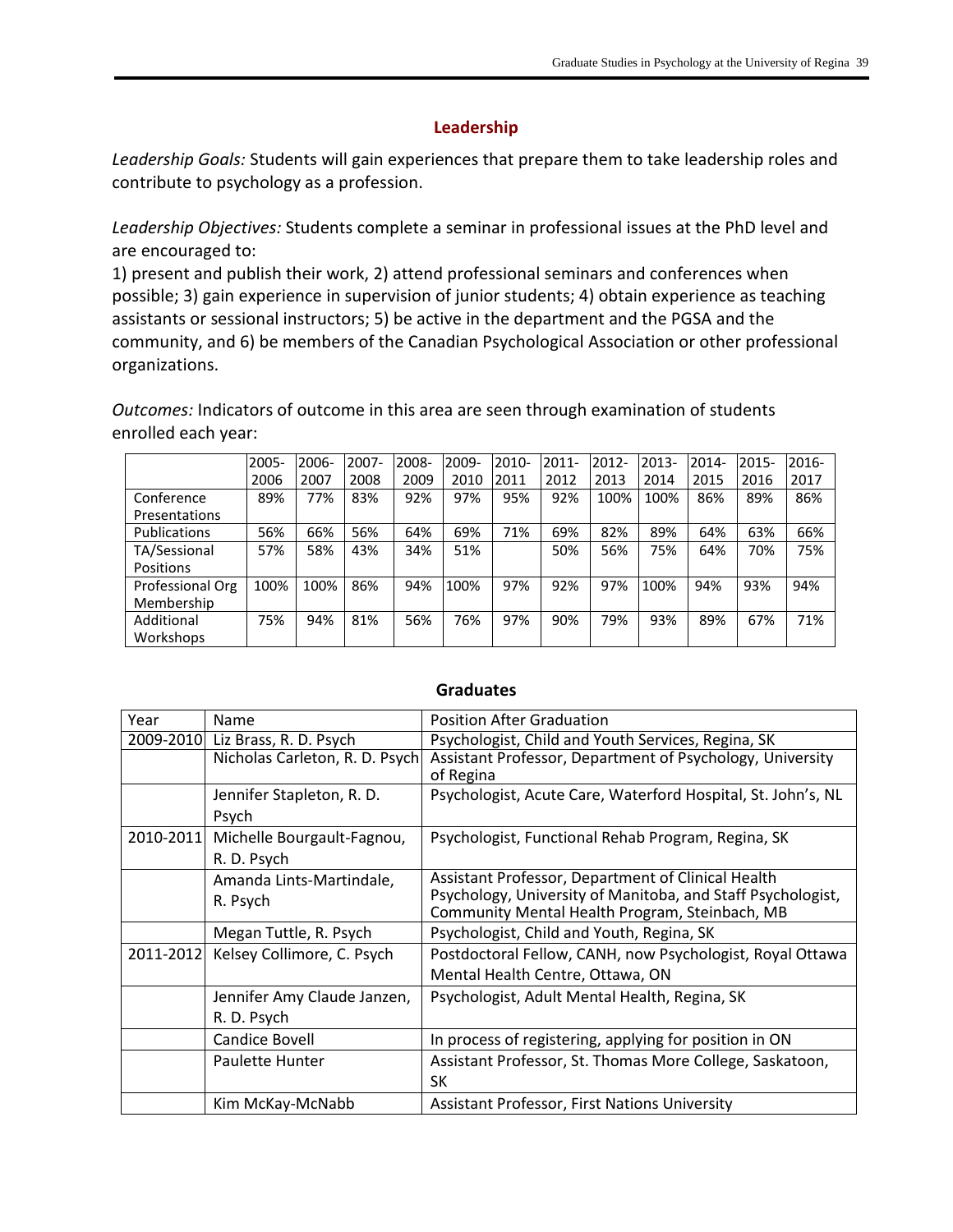|           | 2012-2013 Atif Shujah    | Psychologist, Oshawa Psychological and Counselling          |
|-----------|--------------------------|-------------------------------------------------------------|
|           |                          | <b>Services</b>                                             |
|           | <b>Dufton Lewis</b>      | Ranch Ehrlo's Clinical Assessment and Resource Services     |
|           | Melissa Kehler           | Mental Health Practitioner, Edmonton North Primary Care     |
|           |                          | Network                                                     |
|           | Phil Sevigny             | Psychologist, Child & Youth Services, Regina Qu'Appelle     |
|           |                          | Health Region; Luther College, Term appointment             |
|           | Theresa Dever-Fitzgerald | Psychologist, St. John Psychology Centre                    |
|           | Meghan Woods             | Post-doctoral position, University of Regina; Psychologist, |
|           |                          | Regina Mental Health                                        |
|           | Daniel Peluso            | Psychologist, Ottawa Institute for CBT                      |
| 2013-2014 | Natalie Berard           | Wascana Rehabiliation Centre, Children's Program            |
|           | Shannon Jones            | Southport Psychology, Calgary Alberta                       |
|           | Murray Abrams            | Wascana Rehabilitation Centre, Functional Rehabilitation    |
|           |                          | Program                                                     |
|           | Sarah Chan               | Psychologist, Adult Mental Health, Regina, SK               |
|           | Nicky Pugh               | Brief Intervention Unit, Vancouver Coastal Health - starts  |
|           |                          | September 2014                                              |
|           | 2014-2015 Heather Eritz  | Psychologist, Child & Youth Services, Regina Qu'Appelle     |
|           |                          | <b>Health Region</b>                                        |
|           | Michelle Makelki         | Psychologist, BC                                            |
| 2015-2016 |                          | Psychologist, Child & Youth Services, Regina Qu'Appelle     |
|           | Chelsea Delparte         | <b>Health Region</b>                                        |
|           | Jasmin Dhillon           |                                                             |
|           | <b>Mathew Fetzner</b>    | Psychologist, Odyssey Health Services, Ottawa               |
|           |                          | Psychologist, University Health Network Eating Disorder     |
|           | Michel Thibodeau         | Program, Toronto                                            |
|           | Christina Drost          |                                                             |
| 2016-2017 | <b>Nicole Alberts</b>    |                                                             |
|           |                          |                                                             |
|           | Michelle Gagnon          | Assistant Professor, U of Saskatchewan                      |
|           | Lindsay Friesen          | Clinical Psychologist, Alberta Health Services              |
|           |                          | Mental Health and Addiction Services, Saskatoon Health      |
|           | Katherine McMillan       | Region                                                      |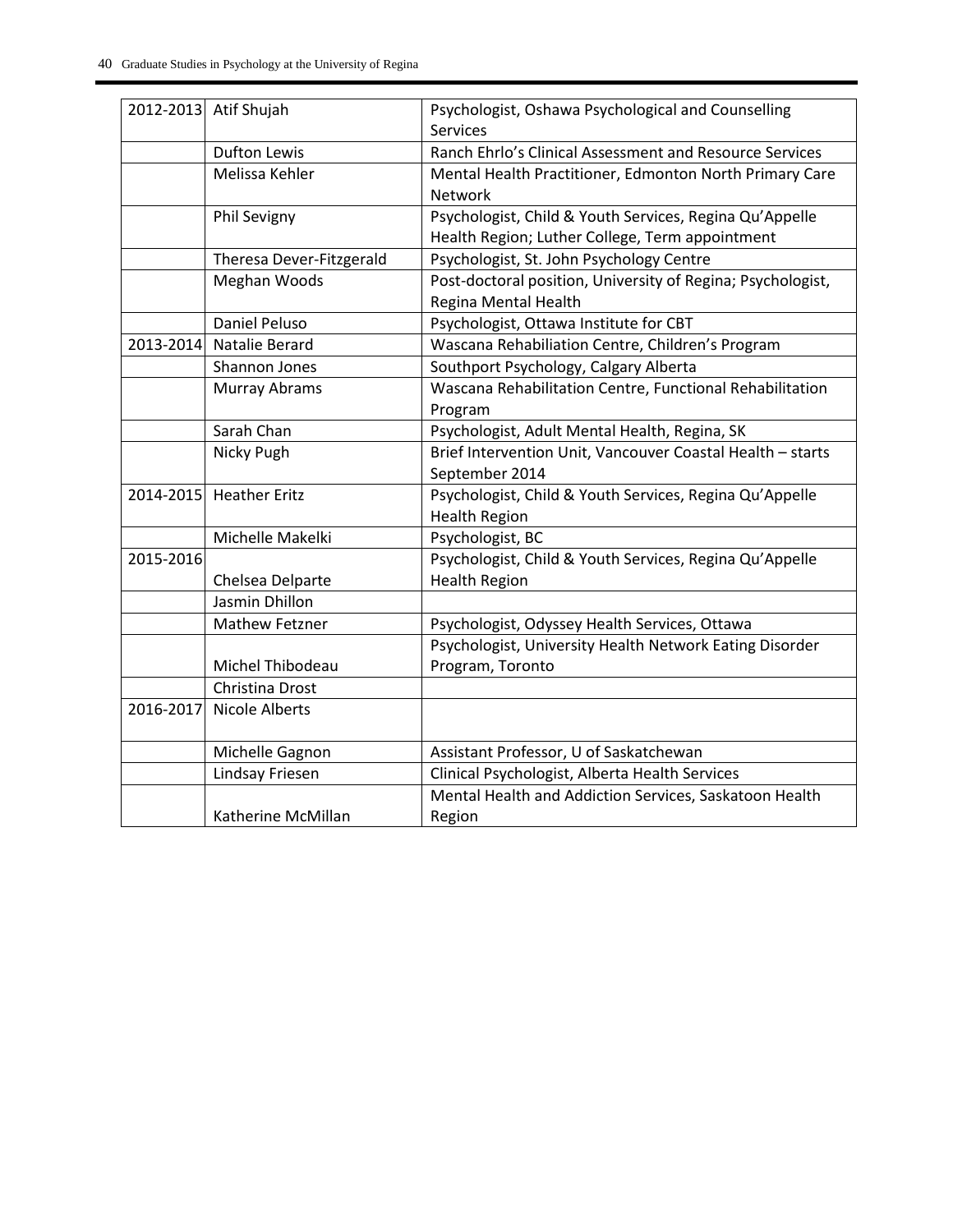### *Graduate Survey*

Past graduates of our PhD program completed a survey about our program. Below is a summary of feedback from this survey.

| 2009<br>2010<br>2011<br>2012<br>2013<br>2014<br>2016<br>2017<br>Completely<br>To what extent<br>Completely<br>Completely<br>Completely<br>Completely -<br>Completely<br>Completely<br>Completely<br>$-30%$<br>$-40%$<br>$-40%$<br>$-70%$<br>$-50%$<br>60%<br>$-50%$<br>$-33%$<br>did the<br>$Mostly -$<br>$Mostly -$<br>$Mostly -$<br>Mostly $-40\%$ Mostly $-30\%$<br>$Mostly -$<br>$Mostly -$<br>$Mostly -$<br>program<br>70%<br>67%<br>achieve its goal<br>60%<br>60%<br>50%<br>50%<br>to train you as<br>a scientist<br>practitioner?<br>How would you<br>Excellent-<br>Excellent-<br>Excellent-<br>Excellent-<br>Excellent<br>Excellent-<br>$Good -$<br>Excellent-<br>60%<br>60%<br>50%<br>40%<br>$-40%$<br>60%<br>100%<br>67%<br>rate the overall<br>quality of the<br>Good $-40%$<br>$Good-40%$<br>Good $-50%$<br>Good -60%<br>$Good -$<br>Good -40%<br>$Good - 33%$<br>60%<br>training you<br>received?<br>How prepared<br>did you feel for:<br>Great-60%<br>Great-70%<br>Great $-60%$<br>Great-60%<br>Great-50%<br>Great-67%<br>Conducting<br>$Great -$<br>Great-40%<br>clinical<br>60%<br>Good -40%<br>Good $-30\%$<br>Good $-40%$<br>$Good - 40%$<br>Good -50%<br>Good -50%<br>Good $-33%$<br>$Good -$<br>Fair-10%<br>assessments<br>40%<br>Great-60%<br>Great-60%<br>Great-40%<br>$Good -$<br>Great-67%<br>Conducting<br>Great $-60%$<br>$Great -$<br>Great-40%<br>clinical<br>40%<br>Good – 40%<br>$Good - 40%$<br>Good $-40%$<br>$Good - 60%$<br>Good -50%<br>100%<br>Good $-33%$<br>$Good -$<br>interventions<br>Fair-10%<br>60%<br>Great $-30%$<br>Great $-50%$<br>Great-50%<br>Consulting with<br>Great $-50%$<br>$Great -$<br>Great $-50%$<br>Good -50%<br>Great-67%<br>50%<br>other<br>Good –40%<br>Good-50%<br>Good $-50%$<br>Good $-40%$<br>Good -40%<br>Fair-50%<br>Good $-33%$<br>professionals<br>$Good -$<br>Fair - 30%<br>Fair $-10%$<br>$Fair - 10%$<br>40%<br>Fair $-10%$<br>Great-90%<br>Great-80%<br>Great-70%<br>Great-40%<br>Great-60%<br>$Great -$<br>Great-100%<br>Conducting<br>$Great -$<br>Good $-20%$<br>40%<br>research<br>Good – 10%<br>Good-10%<br>Good $-50%$<br>Good -40%<br>100%<br>Fair $-10%$<br>Fair $-10%$<br>$Good -$<br>Fair $-10%$<br>50%<br>$Fair - 10%$<br>Consuming<br>Great-90%<br>$Great - 100%$<br>Great-90%<br>Great-90%<br>Great $-70%$<br>$Great -$<br>Great-100%<br>$Great -$<br>80%<br>research<br>Good – 10%<br>$Good-10%$<br>Good $-10%$<br>Good $-30%$<br>100%<br>$Good -$<br>20%<br>Teaching<br>Great-30%<br>Great $-30%$<br>Great-30%<br>Great-40%<br>Good -40%<br>Good -50%<br>Great-67%<br>$Great -$<br>Good - 30%<br>$Good - 20%$<br>$Good - 20%$<br>Good $-20%$<br>40%<br>Fair $-60%$<br>Fair -50%<br>Good $-33%$<br>Fair $-40%$<br>$Fair - 50%$<br>Fair $-40%$<br>Fair $-30%$<br>$Good-$<br>20%<br>Poor -10%<br>Poor -10%<br>Poor $-10%$<br>Fair $-40%$<br>Great-10%<br>Good-50%<br>Supervising<br>Great $-10%$<br>Great $-10%$<br>Great-20%<br>$Great -$<br>Great $-10%$<br>Great-33%<br>clinical work<br>Good-30%<br>Good-30%<br>Good-40%<br>Good-40%<br>20%<br>Good-70%<br>Fair-50%<br>Good-33%<br>Fair - 50%<br>Fair $-30%$<br>Fair - 20%<br>Fair - 20%<br>$Good -$<br>Fair $-20%$<br>Poor $-33%$<br>Poor $-10%$<br>Poor - 30%<br>Poor $-30%$<br>Poor $-20%$<br>50%<br>Fair $-20%$<br>Poor $-$<br>10%<br>Dealing with<br>Great-40%<br>$Good -$<br>$Great -$<br>$Great -$<br>Great $-33%$<br>$Great -$<br>$Great -$<br>$Great -$<br>100%<br>ethical issues<br>30%<br>Good -60%<br>40%<br>40%<br>40%<br>20%<br>Good -67%<br>$Good -$<br>$Good -$<br>$Good -$<br>$Good -$<br>$Good -$<br>60%<br>60%<br>60%<br>60%<br>80% | 2008-       | 2009- | 2010- | 2011- | 2012- | 2013- | 2014- | 2016- |
|---------------------------------------------------------------------------------------------------------------------------------------------------------------------------------------------------------------------------------------------------------------------------------------------------------------------------------------------------------------------------------------------------------------------------------------------------------------------------------------------------------------------------------------------------------------------------------------------------------------------------------------------------------------------------------------------------------------------------------------------------------------------------------------------------------------------------------------------------------------------------------------------------------------------------------------------------------------------------------------------------------------------------------------------------------------------------------------------------------------------------------------------------------------------------------------------------------------------------------------------------------------------------------------------------------------------------------------------------------------------------------------------------------------------------------------------------------------------------------------------------------------------------------------------------------------------------------------------------------------------------------------------------------------------------------------------------------------------------------------------------------------------------------------------------------------------------------------------------------------------------------------------------------------------------------------------------------------------------------------------------------------------------------------------------------------------------------------------------------------------------------------------------------------------------------------------------------------------------------------------------------------------------------------------------------------------------------------------------------------------------------------------------------------------------------------------------------------------------------------------------------------------------------------------------------------------------------------------------------------------------------------------------------------------------------------------------------------------------------------------------------------------------------------------------------------------------------------------------------------------------------------------------------------------------------------------------------------------------------------------------------------------------------------------------------------------------------------------------------------------------------------------------------------------------------------------------------------------------------------------------------------------------------------------------------------------------------------------------------------------------------------------------------------------------------------------------------------------------------------------------------------------------------------------------------------------------------------------------|-------------|-------|-------|-------|-------|-------|-------|-------|
|                                                                                                                                                                                                                                                                                                                                                                                                                                                                                                                                                                                                                                                                                                                                                                                                                                                                                                                                                                                                                                                                                                                                                                                                                                                                                                                                                                                                                                                                                                                                                                                                                                                                                                                                                                                                                                                                                                                                                                                                                                                                                                                                                                                                                                                                                                                                                                                                                                                                                                                                                                                                                                                                                                                                                                                                                                                                                                                                                                                                                                                                                                                                                                                                                                                                                                                                                                                                                                                                                                                                                                                                   |             |       |       |       |       |       |       |       |
|                                                                                                                                                                                                                                                                                                                                                                                                                                                                                                                                                                                                                                                                                                                                                                                                                                                                                                                                                                                                                                                                                                                                                                                                                                                                                                                                                                                                                                                                                                                                                                                                                                                                                                                                                                                                                                                                                                                                                                                                                                                                                                                                                                                                                                                                                                                                                                                                                                                                                                                                                                                                                                                                                                                                                                                                                                                                                                                                                                                                                                                                                                                                                                                                                                                                                                                                                                                                                                                                                                                                                                                                   |             |       |       |       |       |       |       |       |
|                                                                                                                                                                                                                                                                                                                                                                                                                                                                                                                                                                                                                                                                                                                                                                                                                                                                                                                                                                                                                                                                                                                                                                                                                                                                                                                                                                                                                                                                                                                                                                                                                                                                                                                                                                                                                                                                                                                                                                                                                                                                                                                                                                                                                                                                                                                                                                                                                                                                                                                                                                                                                                                                                                                                                                                                                                                                                                                                                                                                                                                                                                                                                                                                                                                                                                                                                                                                                                                                                                                                                                                                   |             |       |       |       |       |       |       |       |
|                                                                                                                                                                                                                                                                                                                                                                                                                                                                                                                                                                                                                                                                                                                                                                                                                                                                                                                                                                                                                                                                                                                                                                                                                                                                                                                                                                                                                                                                                                                                                                                                                                                                                                                                                                                                                                                                                                                                                                                                                                                                                                                                                                                                                                                                                                                                                                                                                                                                                                                                                                                                                                                                                                                                                                                                                                                                                                                                                                                                                                                                                                                                                                                                                                                                                                                                                                                                                                                                                                                                                                                                   |             |       |       |       |       |       |       |       |
|                                                                                                                                                                                                                                                                                                                                                                                                                                                                                                                                                                                                                                                                                                                                                                                                                                                                                                                                                                                                                                                                                                                                                                                                                                                                                                                                                                                                                                                                                                                                                                                                                                                                                                                                                                                                                                                                                                                                                                                                                                                                                                                                                                                                                                                                                                                                                                                                                                                                                                                                                                                                                                                                                                                                                                                                                                                                                                                                                                                                                                                                                                                                                                                                                                                                                                                                                                                                                                                                                                                                                                                                   |             |       |       |       |       |       |       |       |
|                                                                                                                                                                                                                                                                                                                                                                                                                                                                                                                                                                                                                                                                                                                                                                                                                                                                                                                                                                                                                                                                                                                                                                                                                                                                                                                                                                                                                                                                                                                                                                                                                                                                                                                                                                                                                                                                                                                                                                                                                                                                                                                                                                                                                                                                                                                                                                                                                                                                                                                                                                                                                                                                                                                                                                                                                                                                                                                                                                                                                                                                                                                                                                                                                                                                                                                                                                                                                                                                                                                                                                                                   |             |       |       |       |       |       |       |       |
|                                                                                                                                                                                                                                                                                                                                                                                                                                                                                                                                                                                                                                                                                                                                                                                                                                                                                                                                                                                                                                                                                                                                                                                                                                                                                                                                                                                                                                                                                                                                                                                                                                                                                                                                                                                                                                                                                                                                                                                                                                                                                                                                                                                                                                                                                                                                                                                                                                                                                                                                                                                                                                                                                                                                                                                                                                                                                                                                                                                                                                                                                                                                                                                                                                                                                                                                                                                                                                                                                                                                                                                                   |             |       |       |       |       |       |       |       |
|                                                                                                                                                                                                                                                                                                                                                                                                                                                                                                                                                                                                                                                                                                                                                                                                                                                                                                                                                                                                                                                                                                                                                                                                                                                                                                                                                                                                                                                                                                                                                                                                                                                                                                                                                                                                                                                                                                                                                                                                                                                                                                                                                                                                                                                                                                                                                                                                                                                                                                                                                                                                                                                                                                                                                                                                                                                                                                                                                                                                                                                                                                                                                                                                                                                                                                                                                                                                                                                                                                                                                                                                   |             |       |       |       |       |       |       |       |
|                                                                                                                                                                                                                                                                                                                                                                                                                                                                                                                                                                                                                                                                                                                                                                                                                                                                                                                                                                                                                                                                                                                                                                                                                                                                                                                                                                                                                                                                                                                                                                                                                                                                                                                                                                                                                                                                                                                                                                                                                                                                                                                                                                                                                                                                                                                                                                                                                                                                                                                                                                                                                                                                                                                                                                                                                                                                                                                                                                                                                                                                                                                                                                                                                                                                                                                                                                                                                                                                                                                                                                                                   |             |       |       |       |       |       |       |       |
|                                                                                                                                                                                                                                                                                                                                                                                                                                                                                                                                                                                                                                                                                                                                                                                                                                                                                                                                                                                                                                                                                                                                                                                                                                                                                                                                                                                                                                                                                                                                                                                                                                                                                                                                                                                                                                                                                                                                                                                                                                                                                                                                                                                                                                                                                                                                                                                                                                                                                                                                                                                                                                                                                                                                                                                                                                                                                                                                                                                                                                                                                                                                                                                                                                                                                                                                                                                                                                                                                                                                                                                                   |             |       |       |       |       |       |       |       |
|                                                                                                                                                                                                                                                                                                                                                                                                                                                                                                                                                                                                                                                                                                                                                                                                                                                                                                                                                                                                                                                                                                                                                                                                                                                                                                                                                                                                                                                                                                                                                                                                                                                                                                                                                                                                                                                                                                                                                                                                                                                                                                                                                                                                                                                                                                                                                                                                                                                                                                                                                                                                                                                                                                                                                                                                                                                                                                                                                                                                                                                                                                                                                                                                                                                                                                                                                                                                                                                                                                                                                                                                   |             |       |       |       |       |       |       |       |
|                                                                                                                                                                                                                                                                                                                                                                                                                                                                                                                                                                                                                                                                                                                                                                                                                                                                                                                                                                                                                                                                                                                                                                                                                                                                                                                                                                                                                                                                                                                                                                                                                                                                                                                                                                                                                                                                                                                                                                                                                                                                                                                                                                                                                                                                                                                                                                                                                                                                                                                                                                                                                                                                                                                                                                                                                                                                                                                                                                                                                                                                                                                                                                                                                                                                                                                                                                                                                                                                                                                                                                                                   |             |       |       |       |       |       |       |       |
|                                                                                                                                                                                                                                                                                                                                                                                                                                                                                                                                                                                                                                                                                                                                                                                                                                                                                                                                                                                                                                                                                                                                                                                                                                                                                                                                                                                                                                                                                                                                                                                                                                                                                                                                                                                                                                                                                                                                                                                                                                                                                                                                                                                                                                                                                                                                                                                                                                                                                                                                                                                                                                                                                                                                                                                                                                                                                                                                                                                                                                                                                                                                                                                                                                                                                                                                                                                                                                                                                                                                                                                                   |             |       |       |       |       |       |       |       |
|                                                                                                                                                                                                                                                                                                                                                                                                                                                                                                                                                                                                                                                                                                                                                                                                                                                                                                                                                                                                                                                                                                                                                                                                                                                                                                                                                                                                                                                                                                                                                                                                                                                                                                                                                                                                                                                                                                                                                                                                                                                                                                                                                                                                                                                                                                                                                                                                                                                                                                                                                                                                                                                                                                                                                                                                                                                                                                                                                                                                                                                                                                                                                                                                                                                                                                                                                                                                                                                                                                                                                                                                   |             |       |       |       |       |       |       |       |
|                                                                                                                                                                                                                                                                                                                                                                                                                                                                                                                                                                                                                                                                                                                                                                                                                                                                                                                                                                                                                                                                                                                                                                                                                                                                                                                                                                                                                                                                                                                                                                                                                                                                                                                                                                                                                                                                                                                                                                                                                                                                                                                                                                                                                                                                                                                                                                                                                                                                                                                                                                                                                                                                                                                                                                                                                                                                                                                                                                                                                                                                                                                                                                                                                                                                                                                                                                                                                                                                                                                                                                                                   |             |       |       |       |       |       |       |       |
|                                                                                                                                                                                                                                                                                                                                                                                                                                                                                                                                                                                                                                                                                                                                                                                                                                                                                                                                                                                                                                                                                                                                                                                                                                                                                                                                                                                                                                                                                                                                                                                                                                                                                                                                                                                                                                                                                                                                                                                                                                                                                                                                                                                                                                                                                                                                                                                                                                                                                                                                                                                                                                                                                                                                                                                                                                                                                                                                                                                                                                                                                                                                                                                                                                                                                                                                                                                                                                                                                                                                                                                                   |             |       |       |       |       |       |       |       |
|                                                                                                                                                                                                                                                                                                                                                                                                                                                                                                                                                                                                                                                                                                                                                                                                                                                                                                                                                                                                                                                                                                                                                                                                                                                                                                                                                                                                                                                                                                                                                                                                                                                                                                                                                                                                                                                                                                                                                                                                                                                                                                                                                                                                                                                                                                                                                                                                                                                                                                                                                                                                                                                                                                                                                                                                                                                                                                                                                                                                                                                                                                                                                                                                                                                                                                                                                                                                                                                                                                                                                                                                   |             |       |       |       |       |       |       |       |
|                                                                                                                                                                                                                                                                                                                                                                                                                                                                                                                                                                                                                                                                                                                                                                                                                                                                                                                                                                                                                                                                                                                                                                                                                                                                                                                                                                                                                                                                                                                                                                                                                                                                                                                                                                                                                                                                                                                                                                                                                                                                                                                                                                                                                                                                                                                                                                                                                                                                                                                                                                                                                                                                                                                                                                                                                                                                                                                                                                                                                                                                                                                                                                                                                                                                                                                                                                                                                                                                                                                                                                                                   |             |       |       |       |       |       |       |       |
|                                                                                                                                                                                                                                                                                                                                                                                                                                                                                                                                                                                                                                                                                                                                                                                                                                                                                                                                                                                                                                                                                                                                                                                                                                                                                                                                                                                                                                                                                                                                                                                                                                                                                                                                                                                                                                                                                                                                                                                                                                                                                                                                                                                                                                                                                                                                                                                                                                                                                                                                                                                                                                                                                                                                                                                                                                                                                                                                                                                                                                                                                                                                                                                                                                                                                                                                                                                                                                                                                                                                                                                                   |             |       |       |       |       |       |       |       |
|                                                                                                                                                                                                                                                                                                                                                                                                                                                                                                                                                                                                                                                                                                                                                                                                                                                                                                                                                                                                                                                                                                                                                                                                                                                                                                                                                                                                                                                                                                                                                                                                                                                                                                                                                                                                                                                                                                                                                                                                                                                                                                                                                                                                                                                                                                                                                                                                                                                                                                                                                                                                                                                                                                                                                                                                                                                                                                                                                                                                                                                                                                                                                                                                                                                                                                                                                                                                                                                                                                                                                                                                   |             |       |       |       |       |       |       |       |
|                                                                                                                                                                                                                                                                                                                                                                                                                                                                                                                                                                                                                                                                                                                                                                                                                                                                                                                                                                                                                                                                                                                                                                                                                                                                                                                                                                                                                                                                                                                                                                                                                                                                                                                                                                                                                                                                                                                                                                                                                                                                                                                                                                                                                                                                                                                                                                                                                                                                                                                                                                                                                                                                                                                                                                                                                                                                                                                                                                                                                                                                                                                                                                                                                                                                                                                                                                                                                                                                                                                                                                                                   |             |       |       |       |       |       |       |       |
|                                                                                                                                                                                                                                                                                                                                                                                                                                                                                                                                                                                                                                                                                                                                                                                                                                                                                                                                                                                                                                                                                                                                                                                                                                                                                                                                                                                                                                                                                                                                                                                                                                                                                                                                                                                                                                                                                                                                                                                                                                                                                                                                                                                                                                                                                                                                                                                                                                                                                                                                                                                                                                                                                                                                                                                                                                                                                                                                                                                                                                                                                                                                                                                                                                                                                                                                                                                                                                                                                                                                                                                                   |             |       |       |       |       |       |       |       |
|                                                                                                                                                                                                                                                                                                                                                                                                                                                                                                                                                                                                                                                                                                                                                                                                                                                                                                                                                                                                                                                                                                                                                                                                                                                                                                                                                                                                                                                                                                                                                                                                                                                                                                                                                                                                                                                                                                                                                                                                                                                                                                                                                                                                                                                                                                                                                                                                                                                                                                                                                                                                                                                                                                                                                                                                                                                                                                                                                                                                                                                                                                                                                                                                                                                                                                                                                                                                                                                                                                                                                                                                   |             |       |       |       |       |       |       |       |
|                                                                                                                                                                                                                                                                                                                                                                                                                                                                                                                                                                                                                                                                                                                                                                                                                                                                                                                                                                                                                                                                                                                                                                                                                                                                                                                                                                                                                                                                                                                                                                                                                                                                                                                                                                                                                                                                                                                                                                                                                                                                                                                                                                                                                                                                                                                                                                                                                                                                                                                                                                                                                                                                                                                                                                                                                                                                                                                                                                                                                                                                                                                                                                                                                                                                                                                                                                                                                                                                                                                                                                                                   |             |       |       |       |       |       |       |       |
|                                                                                                                                                                                                                                                                                                                                                                                                                                                                                                                                                                                                                                                                                                                                                                                                                                                                                                                                                                                                                                                                                                                                                                                                                                                                                                                                                                                                                                                                                                                                                                                                                                                                                                                                                                                                                                                                                                                                                                                                                                                                                                                                                                                                                                                                                                                                                                                                                                                                                                                                                                                                                                                                                                                                                                                                                                                                                                                                                                                                                                                                                                                                                                                                                                                                                                                                                                                                                                                                                                                                                                                                   |             |       |       |       |       |       |       |       |
|                                                                                                                                                                                                                                                                                                                                                                                                                                                                                                                                                                                                                                                                                                                                                                                                                                                                                                                                                                                                                                                                                                                                                                                                                                                                                                                                                                                                                                                                                                                                                                                                                                                                                                                                                                                                                                                                                                                                                                                                                                                                                                                                                                                                                                                                                                                                                                                                                                                                                                                                                                                                                                                                                                                                                                                                                                                                                                                                                                                                                                                                                                                                                                                                                                                                                                                                                                                                                                                                                                                                                                                                   |             |       |       |       |       |       |       |       |
|                                                                                                                                                                                                                                                                                                                                                                                                                                                                                                                                                                                                                                                                                                                                                                                                                                                                                                                                                                                                                                                                                                                                                                                                                                                                                                                                                                                                                                                                                                                                                                                                                                                                                                                                                                                                                                                                                                                                                                                                                                                                                                                                                                                                                                                                                                                                                                                                                                                                                                                                                                                                                                                                                                                                                                                                                                                                                                                                                                                                                                                                                                                                                                                                                                                                                                                                                                                                                                                                                                                                                                                                   |             |       |       |       |       |       |       |       |
|                                                                                                                                                                                                                                                                                                                                                                                                                                                                                                                                                                                                                                                                                                                                                                                                                                                                                                                                                                                                                                                                                                                                                                                                                                                                                                                                                                                                                                                                                                                                                                                                                                                                                                                                                                                                                                                                                                                                                                                                                                                                                                                                                                                                                                                                                                                                                                                                                                                                                                                                                                                                                                                                                                                                                                                                                                                                                                                                                                                                                                                                                                                                                                                                                                                                                                                                                                                                                                                                                                                                                                                                   |             |       |       |       |       |       |       |       |
|                                                                                                                                                                                                                                                                                                                                                                                                                                                                                                                                                                                                                                                                                                                                                                                                                                                                                                                                                                                                                                                                                                                                                                                                                                                                                                                                                                                                                                                                                                                                                                                                                                                                                                                                                                                                                                                                                                                                                                                                                                                                                                                                                                                                                                                                                                                                                                                                                                                                                                                                                                                                                                                                                                                                                                                                                                                                                                                                                                                                                                                                                                                                                                                                                                                                                                                                                                                                                                                                                                                                                                                                   |             |       |       |       |       |       |       |       |
|                                                                                                                                                                                                                                                                                                                                                                                                                                                                                                                                                                                                                                                                                                                                                                                                                                                                                                                                                                                                                                                                                                                                                                                                                                                                                                                                                                                                                                                                                                                                                                                                                                                                                                                                                                                                                                                                                                                                                                                                                                                                                                                                                                                                                                                                                                                                                                                                                                                                                                                                                                                                                                                                                                                                                                                                                                                                                                                                                                                                                                                                                                                                                                                                                                                                                                                                                                                                                                                                                                                                                                                                   |             |       |       |       |       |       |       |       |
|                                                                                                                                                                                                                                                                                                                                                                                                                                                                                                                                                                                                                                                                                                                                                                                                                                                                                                                                                                                                                                                                                                                                                                                                                                                                                                                                                                                                                                                                                                                                                                                                                                                                                                                                                                                                                                                                                                                                                                                                                                                                                                                                                                                                                                                                                                                                                                                                                                                                                                                                                                                                                                                                                                                                                                                                                                                                                                                                                                                                                                                                                                                                                                                                                                                                                                                                                                                                                                                                                                                                                                                                   |             |       |       |       |       |       |       |       |
|                                                                                                                                                                                                                                                                                                                                                                                                                                                                                                                                                                                                                                                                                                                                                                                                                                                                                                                                                                                                                                                                                                                                                                                                                                                                                                                                                                                                                                                                                                                                                                                                                                                                                                                                                                                                                                                                                                                                                                                                                                                                                                                                                                                                                                                                                                                                                                                                                                                                                                                                                                                                                                                                                                                                                                                                                                                                                                                                                                                                                                                                                                                                                                                                                                                                                                                                                                                                                                                                                                                                                                                                   |             |       |       |       |       |       |       |       |
|                                                                                                                                                                                                                                                                                                                                                                                                                                                                                                                                                                                                                                                                                                                                                                                                                                                                                                                                                                                                                                                                                                                                                                                                                                                                                                                                                                                                                                                                                                                                                                                                                                                                                                                                                                                                                                                                                                                                                                                                                                                                                                                                                                                                                                                                                                                                                                                                                                                                                                                                                                                                                                                                                                                                                                                                                                                                                                                                                                                                                                                                                                                                                                                                                                                                                                                                                                                                                                                                                                                                                                                                   |             |       |       |       |       |       |       |       |
|                                                                                                                                                                                                                                                                                                                                                                                                                                                                                                                                                                                                                                                                                                                                                                                                                                                                                                                                                                                                                                                                                                                                                                                                                                                                                                                                                                                                                                                                                                                                                                                                                                                                                                                                                                                                                                                                                                                                                                                                                                                                                                                                                                                                                                                                                                                                                                                                                                                                                                                                                                                                                                                                                                                                                                                                                                                                                                                                                                                                                                                                                                                                                                                                                                                                                                                                                                                                                                                                                                                                                                                                   |             |       |       |       |       |       |       |       |
|                                                                                                                                                                                                                                                                                                                                                                                                                                                                                                                                                                                                                                                                                                                                                                                                                                                                                                                                                                                                                                                                                                                                                                                                                                                                                                                                                                                                                                                                                                                                                                                                                                                                                                                                                                                                                                                                                                                                                                                                                                                                                                                                                                                                                                                                                                                                                                                                                                                                                                                                                                                                                                                                                                                                                                                                                                                                                                                                                                                                                                                                                                                                                                                                                                                                                                                                                                                                                                                                                                                                                                                                   |             |       |       |       |       |       |       |       |
|                                                                                                                                                                                                                                                                                                                                                                                                                                                                                                                                                                                                                                                                                                                                                                                                                                                                                                                                                                                                                                                                                                                                                                                                                                                                                                                                                                                                                                                                                                                                                                                                                                                                                                                                                                                                                                                                                                                                                                                                                                                                                                                                                                                                                                                                                                                                                                                                                                                                                                                                                                                                                                                                                                                                                                                                                                                                                                                                                                                                                                                                                                                                                                                                                                                                                                                                                                                                                                                                                                                                                                                                   |             |       |       |       |       |       |       |       |
|                                                                                                                                                                                                                                                                                                                                                                                                                                                                                                                                                                                                                                                                                                                                                                                                                                                                                                                                                                                                                                                                                                                                                                                                                                                                                                                                                                                                                                                                                                                                                                                                                                                                                                                                                                                                                                                                                                                                                                                                                                                                                                                                                                                                                                                                                                                                                                                                                                                                                                                                                                                                                                                                                                                                                                                                                                                                                                                                                                                                                                                                                                                                                                                                                                                                                                                                                                                                                                                                                                                                                                                                   |             |       |       |       |       |       |       |       |
|                                                                                                                                                                                                                                                                                                                                                                                                                                                                                                                                                                                                                                                                                                                                                                                                                                                                                                                                                                                                                                                                                                                                                                                                                                                                                                                                                                                                                                                                                                                                                                                                                                                                                                                                                                                                                                                                                                                                                                                                                                                                                                                                                                                                                                                                                                                                                                                                                                                                                                                                                                                                                                                                                                                                                                                                                                                                                                                                                                                                                                                                                                                                                                                                                                                                                                                                                                                                                                                                                                                                                                                                   |             |       |       |       |       |       |       |       |
|                                                                                                                                                                                                                                                                                                                                                                                                                                                                                                                                                                                                                                                                                                                                                                                                                                                                                                                                                                                                                                                                                                                                                                                                                                                                                                                                                                                                                                                                                                                                                                                                                                                                                                                                                                                                                                                                                                                                                                                                                                                                                                                                                                                                                                                                                                                                                                                                                                                                                                                                                                                                                                                                                                                                                                                                                                                                                                                                                                                                                                                                                                                                                                                                                                                                                                                                                                                                                                                                                                                                                                                                   |             |       |       |       |       |       |       |       |
|                                                                                                                                                                                                                                                                                                                                                                                                                                                                                                                                                                                                                                                                                                                                                                                                                                                                                                                                                                                                                                                                                                                                                                                                                                                                                                                                                                                                                                                                                                                                                                                                                                                                                                                                                                                                                                                                                                                                                                                                                                                                                                                                                                                                                                                                                                                                                                                                                                                                                                                                                                                                                                                                                                                                                                                                                                                                                                                                                                                                                                                                                                                                                                                                                                                                                                                                                                                                                                                                                                                                                                                                   |             |       |       |       |       |       |       |       |
|                                                                                                                                                                                                                                                                                                                                                                                                                                                                                                                                                                                                                                                                                                                                                                                                                                                                                                                                                                                                                                                                                                                                                                                                                                                                                                                                                                                                                                                                                                                                                                                                                                                                                                                                                                                                                                                                                                                                                                                                                                                                                                                                                                                                                                                                                                                                                                                                                                                                                                                                                                                                                                                                                                                                                                                                                                                                                                                                                                                                                                                                                                                                                                                                                                                                                                                                                                                                                                                                                                                                                                                                   |             |       |       |       |       |       |       |       |
|                                                                                                                                                                                                                                                                                                                                                                                                                                                                                                                                                                                                                                                                                                                                                                                                                                                                                                                                                                                                                                                                                                                                                                                                                                                                                                                                                                                                                                                                                                                                                                                                                                                                                                                                                                                                                                                                                                                                                                                                                                                                                                                                                                                                                                                                                                                                                                                                                                                                                                                                                                                                                                                                                                                                                                                                                                                                                                                                                                                                                                                                                                                                                                                                                                                                                                                                                                                                                                                                                                                                                                                                   |             |       |       |       |       |       |       |       |
|                                                                                                                                                                                                                                                                                                                                                                                                                                                                                                                                                                                                                                                                                                                                                                                                                                                                                                                                                                                                                                                                                                                                                                                                                                                                                                                                                                                                                                                                                                                                                                                                                                                                                                                                                                                                                                                                                                                                                                                                                                                                                                                                                                                                                                                                                                                                                                                                                                                                                                                                                                                                                                                                                                                                                                                                                                                                                                                                                                                                                                                                                                                                                                                                                                                                                                                                                                                                                                                                                                                                                                                                   |             |       |       |       |       |       |       |       |
|                                                                                                                                                                                                                                                                                                                                                                                                                                                                                                                                                                                                                                                                                                                                                                                                                                                                                                                                                                                                                                                                                                                                                                                                                                                                                                                                                                                                                                                                                                                                                                                                                                                                                                                                                                                                                                                                                                                                                                                                                                                                                                                                                                                                                                                                                                                                                                                                                                                                                                                                                                                                                                                                                                                                                                                                                                                                                                                                                                                                                                                                                                                                                                                                                                                                                                                                                                                                                                                                                                                                                                                                   |             |       |       |       |       |       |       |       |
|                                                                                                                                                                                                                                                                                                                                                                                                                                                                                                                                                                                                                                                                                                                                                                                                                                                                                                                                                                                                                                                                                                                                                                                                                                                                                                                                                                                                                                                                                                                                                                                                                                                                                                                                                                                                                                                                                                                                                                                                                                                                                                                                                                                                                                                                                                                                                                                                                                                                                                                                                                                                                                                                                                                                                                                                                                                                                                                                                                                                                                                                                                                                                                                                                                                                                                                                                                                                                                                                                                                                                                                                   |             |       |       |       |       |       |       |       |
|                                                                                                                                                                                                                                                                                                                                                                                                                                                                                                                                                                                                                                                                                                                                                                                                                                                                                                                                                                                                                                                                                                                                                                                                                                                                                                                                                                                                                                                                                                                                                                                                                                                                                                                                                                                                                                                                                                                                                                                                                                                                                                                                                                                                                                                                                                                                                                                                                                                                                                                                                                                                                                                                                                                                                                                                                                                                                                                                                                                                                                                                                                                                                                                                                                                                                                                                                                                                                                                                                                                                                                                                   |             |       |       |       |       |       |       |       |
|                                                                                                                                                                                                                                                                                                                                                                                                                                                                                                                                                                                                                                                                                                                                                                                                                                                                                                                                                                                                                                                                                                                                                                                                                                                                                                                                                                                                                                                                                                                                                                                                                                                                                                                                                                                                                                                                                                                                                                                                                                                                                                                                                                                                                                                                                                                                                                                                                                                                                                                                                                                                                                                                                                                                                                                                                                                                                                                                                                                                                                                                                                                                                                                                                                                                                                                                                                                                                                                                                                                                                                                                   |             |       |       |       |       |       |       |       |
|                                                                                                                                                                                                                                                                                                                                                                                                                                                                                                                                                                                                                                                                                                                                                                                                                                                                                                                                                                                                                                                                                                                                                                                                                                                                                                                                                                                                                                                                                                                                                                                                                                                                                                                                                                                                                                                                                                                                                                                                                                                                                                                                                                                                                                                                                                                                                                                                                                                                                                                                                                                                                                                                                                                                                                                                                                                                                                                                                                                                                                                                                                                                                                                                                                                                                                                                                                                                                                                                                                                                                                                                   |             |       |       |       |       |       |       |       |
|                                                                                                                                                                                                                                                                                                                                                                                                                                                                                                                                                                                                                                                                                                                                                                                                                                                                                                                                                                                                                                                                                                                                                                                                                                                                                                                                                                                                                                                                                                                                                                                                                                                                                                                                                                                                                                                                                                                                                                                                                                                                                                                                                                                                                                                                                                                                                                                                                                                                                                                                                                                                                                                                                                                                                                                                                                                                                                                                                                                                                                                                                                                                                                                                                                                                                                                                                                                                                                                                                                                                                                                                   |             |       |       |       |       |       |       |       |
|                                                                                                                                                                                                                                                                                                                                                                                                                                                                                                                                                                                                                                                                                                                                                                                                                                                                                                                                                                                                                                                                                                                                                                                                                                                                                                                                                                                                                                                                                                                                                                                                                                                                                                                                                                                                                                                                                                                                                                                                                                                                                                                                                                                                                                                                                                                                                                                                                                                                                                                                                                                                                                                                                                                                                                                                                                                                                                                                                                                                                                                                                                                                                                                                                                                                                                                                                                                                                                                                                                                                                                                                   |             |       |       |       |       |       |       |       |
|                                                                                                                                                                                                                                                                                                                                                                                                                                                                                                                                                                                                                                                                                                                                                                                                                                                                                                                                                                                                                                                                                                                                                                                                                                                                                                                                                                                                                                                                                                                                                                                                                                                                                                                                                                                                                                                                                                                                                                                                                                                                                                                                                                                                                                                                                                                                                                                                                                                                                                                                                                                                                                                                                                                                                                                                                                                                                                                                                                                                                                                                                                                                                                                                                                                                                                                                                                                                                                                                                                                                                                                                   |             |       |       |       |       |       |       |       |
|                                                                                                                                                                                                                                                                                                                                                                                                                                                                                                                                                                                                                                                                                                                                                                                                                                                                                                                                                                                                                                                                                                                                                                                                                                                                                                                                                                                                                                                                                                                                                                                                                                                                                                                                                                                                                                                                                                                                                                                                                                                                                                                                                                                                                                                                                                                                                                                                                                                                                                                                                                                                                                                                                                                                                                                                                                                                                                                                                                                                                                                                                                                                                                                                                                                                                                                                                                                                                                                                                                                                                                                                   | Fair $-10%$ |       |       |       |       |       |       |       |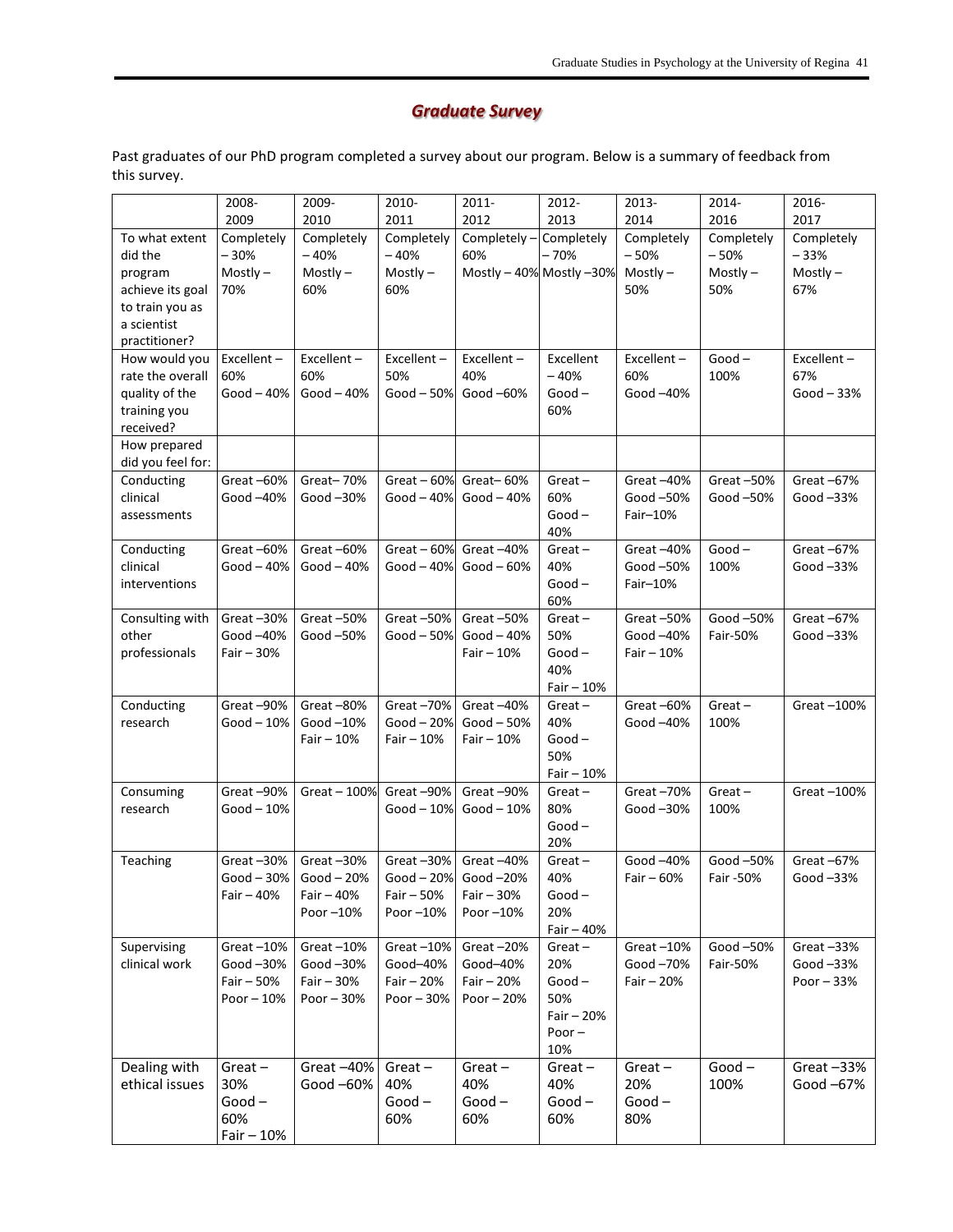|                                              | 2008-                        | 2009-                         | 2010-                        | $2011 -$                     | $2012 -$                     | 2013-                        | $2014 -$                       | 2016-                        |
|----------------------------------------------|------------------------------|-------------------------------|------------------------------|------------------------------|------------------------------|------------------------------|--------------------------------|------------------------------|
|                                              | 2009                         | 2010                          | 2011                         | 2012                         | 2013                         | 2014                         | 2016                           | 2017                         |
| Working with                                 | $Great -$                    | Great-60%                     | $Great -$                    | $Great -$                    | $Great -$                    | $Great -$                    | $Good -$                       | Great $-33%$                 |
| diverse clients                              | 40%                          | Good $-40\%$                  | 60%                          | 50%                          | 40%                          | 30%                          | 100%                           | Good $-67%$                  |
|                                              | $Good -$                     |                               | $Good -$                     | $Good -$                     | $Good -$                     | $Good -$                     |                                |                              |
|                                              | 40%                          |                               | 40%                          | 50%                          | 60%                          | 60%                          |                                |                              |
|                                              | Fair $-20%$                  |                               |                              |                              |                              | Fair 10%                     |                                |                              |
| In an overall<br>sense, how<br>satisfied are | very<br>satisfied $-$<br>40% | very<br>satisfied $-$<br>40%  | very<br>satisfied $-$<br>30% | very<br>satisfied $-$<br>30% | very<br>satisfied<br>$-30%$  | very<br>satisfied $-$<br>50% | Mostly<br>Satisfied -<br>50%   | very<br>satisfied $-$<br>67% |
| you with the                                 | mostly                       | mostly                        | mostly                       | mostly                       | Mostly                       | Mostly                       | Neutral-                       | Mostly                       |
| training you                                 | satisfied -                  | satisfied $-$                 | satisfied $-$                | satisfied $-$                | Satisfied                    | Satisfied $-$                | 50%                            | Satisfied-                   |
| received?                                    | 60%                          | 60%                           | 70%                          | 70%                          | $-70%$                       | 50%                          |                                | 33%                          |
| If a friend of<br>yours was<br>interested in | Yes,<br>definitely-<br>60%   | Yes,<br>$definitely -$<br>80% | Yes,<br>definitely<br>$-70%$ | Yes,<br>definitely<br>$-80%$ | Yes,<br>definitely<br>$-80%$ | Yes,<br>definitely<br>$-70%$ | Yes, I<br>think so $-$<br>100% | Yes,<br>definitely-<br>67%   |
| attending                                    | Yes, I think                 | Yes, I think                  | Yes, I think                 | Yes, I think                 | Yes, I                       | Yes, I                       |                                | Yes, I think                 |
| graduate                                     | $so - 40%$                   | $so - 20%$                    | $so - 30%$                   | $so - 20%$                   | think so                     | think so $-$                 |                                | $so - 33%$                   |
| school, would                                |                              |                               |                              |                              | $-20%$                       | 30%                          |                                |                              |
| you                                          |                              |                               |                              |                              |                              |                              |                                |                              |
| recommend                                    |                              |                               |                              |                              |                              |                              |                                |                              |
| our program?                                 |                              |                               |                              |                              |                              |                              |                                |                              |

#### **Notable Strengths and suggestions for improvements – reported by students 2010-2017** STRENGTHS:

- Research
	- o Research education & training (7)
	- o Productive research lab (1)
	- o Opportunities to attend conferences (1)
- Faculty and Supervisors
	- $\circ$  Supportive supervisor/faculty (6)
	- o Supportive clinical supervisors (1)
	- o Supportive DCT invested in program and student success (2)
	- o Expertise and experience of the faculty (2)
	- o Personable program given small nature of program (3)
	- $\circ$  Collaborative program incorporate input from students ; students shaped program (2)
- Clinical Training
	- $\circ$  Diversity of clinical training experiences (adult, child, neuropsychological, clinic based, hospital based) (5)
	- o Felt prepared for internship & career (1)
	- $\circ$  Felt competitive with other students from other programs (1)
	- $\circ$  Opportunity to supervise other students in clinical settings (1)
- Courses/Workshops
	- o Quality of courses (2)
	- o Exposed to supervision/consultation/interprofessional collaboration (1)
	- o Lots of additional training experiences available (e.g., symposium) (1)
- General Program
	- o Good balance of research & clinical training (4)
	- o Accreditation (1)
	- $\circ$  Small and cohesive (1)
	- o Opportunities to teach undergraduate courses (1)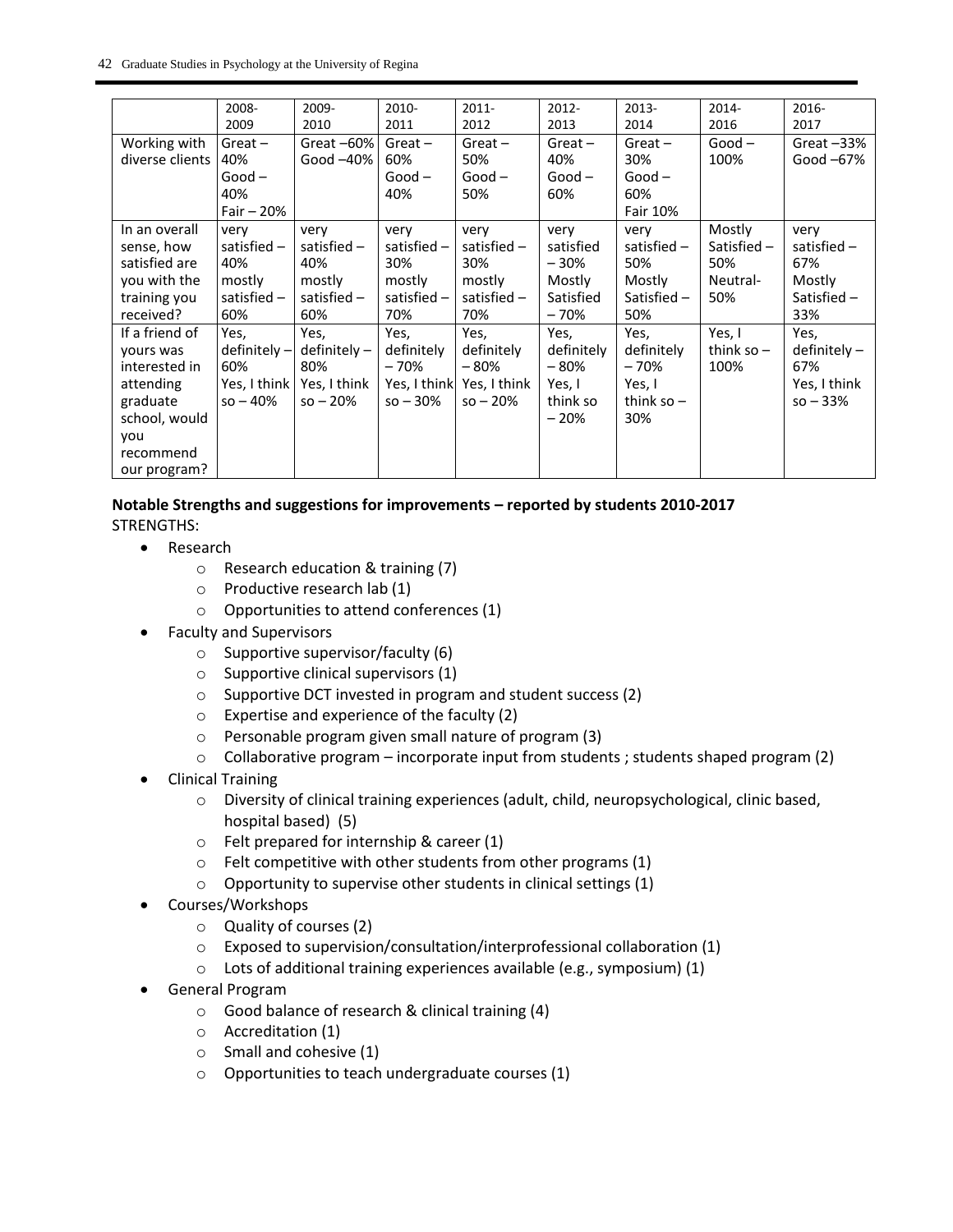### SUGGESTIONS FOR IMPROVEMENT

### Courses

- $\bullet$  Include actual clients in the intervention II class (2)
- Increase the difficulty of the neuropsychology course (e.g., measures, clinical presentations) (1)
- More information on consultative psychology throughout training (1)
- More emphasis on some other therapy approaches in the intervention ii class (e.g., DBT, motivational interviewing, schema therapy). (1)
- There is a very limited focus on children and families and a solid foundation for family therapy would be beneficial (1)
- $\bullet$  Separate adult and child classes (1)
- More additional workshops (1)
- Examine case studies (1)
- Greater emphasis and provision of information about employment as psychologists; (1)
- Limited focus on marginalized populations first nations; people with disabilities (1)
- Providing students with the criteria used to decide course grades would help to give students a better sense of their strengths and weaknesses. Students would ultimately (maybe not immediately) benefit from a culture in which everyone hears about strengths and weaknesses (in practica and coursework and informally) from an early stage but, to build confidence, this is best done in a collegial atmosphere with an emphasis on positive changes observed.(1)

### Clinical Training

- Ensure students get experience with diversity with real clients (1)
- Increased support for out of province practicum opportunities (1)
- Review of the process of how practicums are assigned to students (1)
- Master's intervention course could be more practical (1)
- More practica and clients during placement (3)
- Exposure to more complex and challenging cases in the later stages of the training would have aided in the transition to my current areas of practice (1)
- Providing more opportunities to carry long-term clients throughout training would have also been helpful. (1)
- adapting the training program to changing landscape of healthcare and the role of psychology in healthcare settings (1)
- Difficult to get enough client contact hours for APPIC (1)
- Better preparation for applying for residency (e.g., when speaking with graduates from other programs, they indicated that they have seminars dedicated towards informing students on how to apply, how to interview, how to write a good cover letter) (1)

## Research

- Implement strict deadlines for thesis (1)
- Closer tracking of progress on thesis/dissertation and more encouragement on supervisors to maintain schedule (students have limited influence). (1)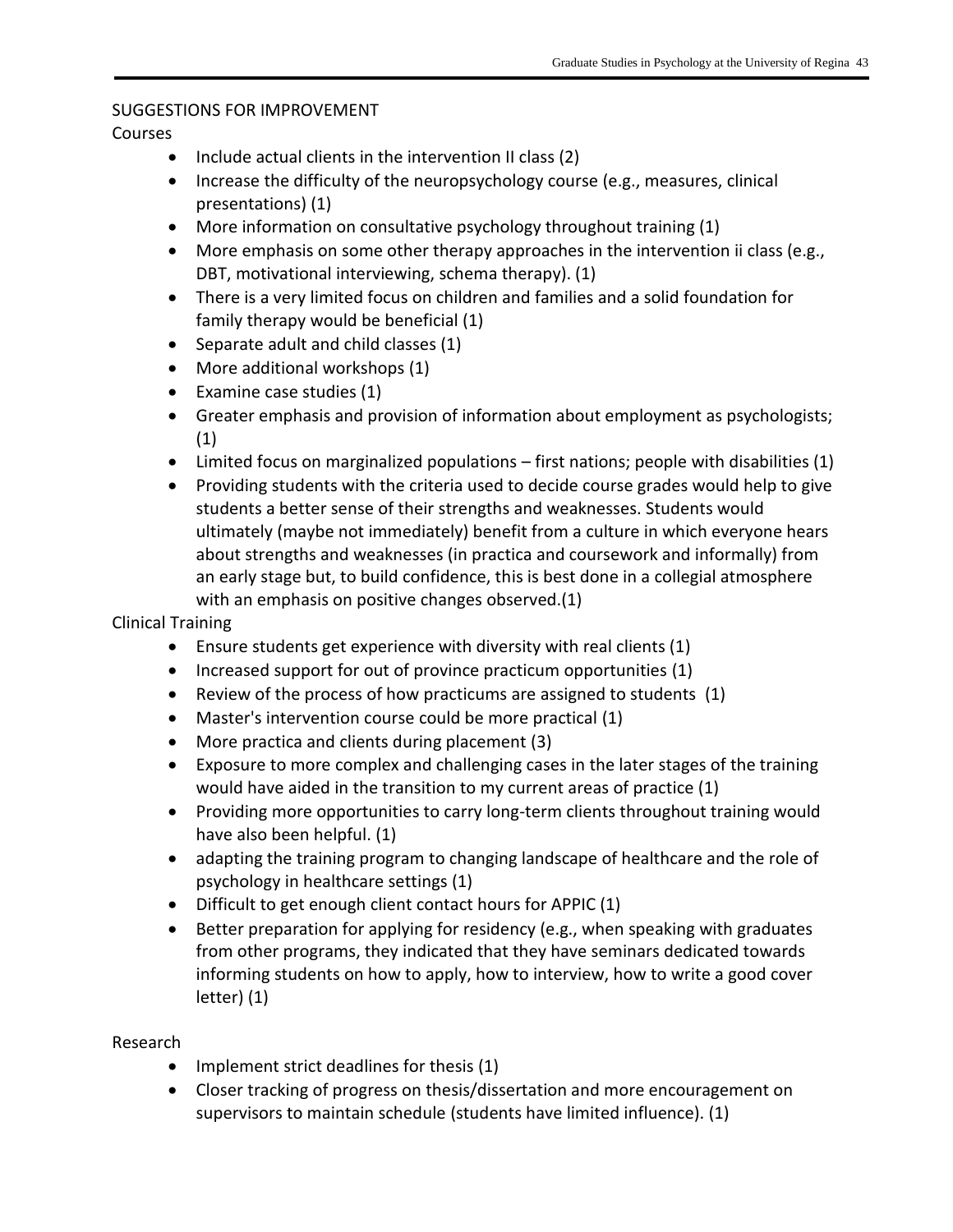### Administrative

- More independence from FGSR. Their annual progress reports were repetitive from those completed for our department and I never felt they understood the unique nature of our program to other Ph.D. programs. (1)
- Other programs reduce fees once student has completed their comprehensive exams, this would be a nice way to reduce the cost of the program. (2)
- Work towards guaranteed funding for incoming students (1)
- Process for providing anonymous feedback (1)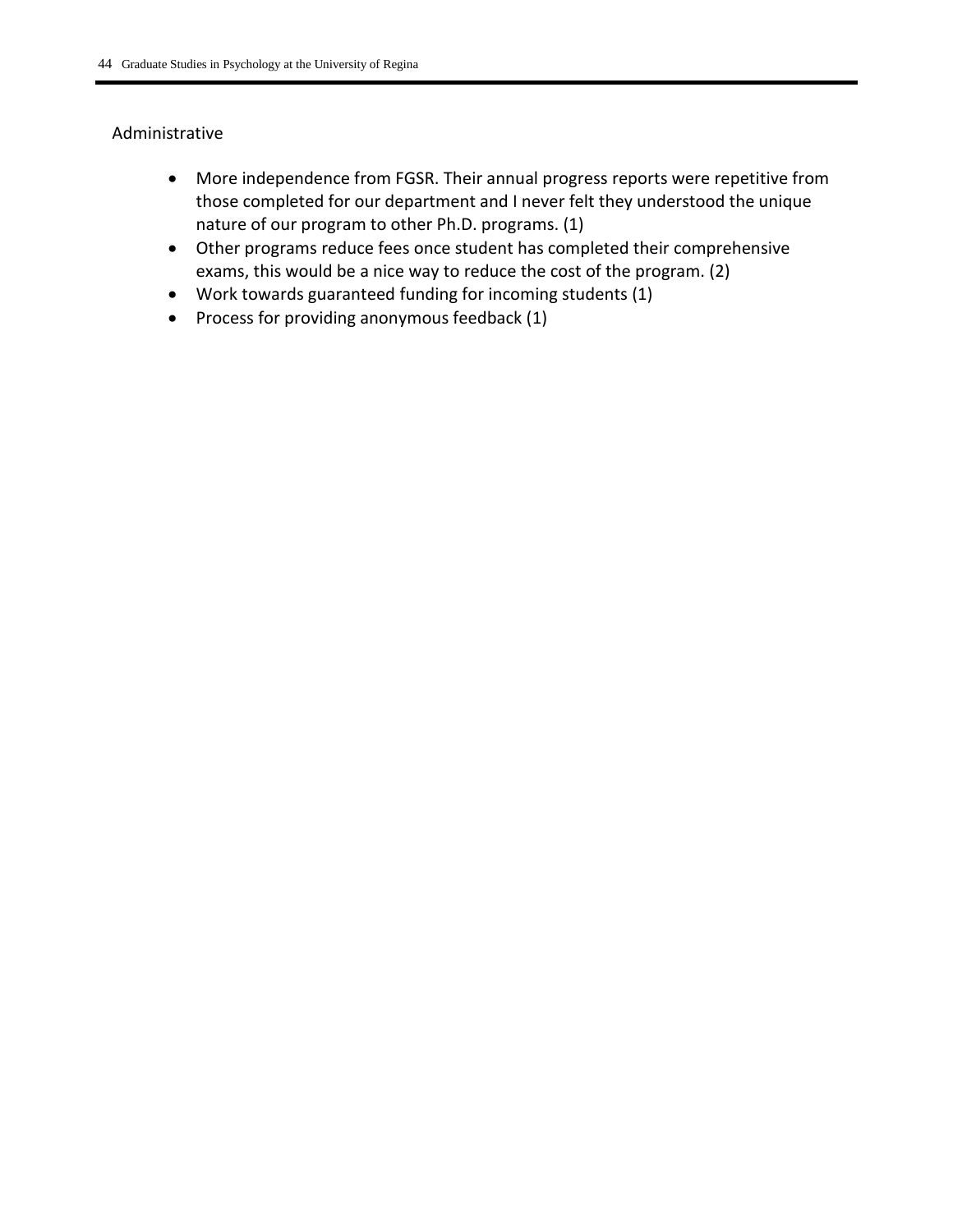# **Financial Support**

### *M.A. Funding*

|               | 2005-          | 2006-          | 2007-          | 2008-       | 2009-            | 2010-          | 2011-          | 2012-            | 2013-            | 2014-            | 2015-            | 2016-               |
|---------------|----------------|----------------|----------------|-------------|------------------|----------------|----------------|------------------|------------------|------------------|------------------|---------------------|
|               | 2006           | 2007           | 2008           | 2009        | 2010             | 2011           | 2012           | 2013             | 2014             | 2015             | 2016             | 2017                |
|               | $(n=12)^*$     | $(n=9)*$       | $(n=11)^*$     | $(n=14)^*$  | $(n=13)*$        | $(n=13)$       | $(n=12)$       | $(n=11)$         | $(n=10)$         | $(n=11)$         | $(n=11)$         | $(n=12)$            |
| Average       | \$19,946       | \$28,187       | \$17,019       | \$18,640    | \$22,432         | \$25,105       | \$27,187       | \$24,082         | \$24,531         | \$31,629         | \$25,358         | \$18,359            |
| level of      |                |                |                |             |                  |                |                |                  |                  |                  |                  |                     |
| income:       |                |                |                |             |                  |                |                |                  |                  |                  |                  |                     |
| # of          | $\overline{2}$ | $\pmb{0}$      | $\overline{2}$ | $\mathbf 1$ | $\pmb{0}$        | $\mathbf{1}$   | $\mathbf 1$    | $\sqrt{2}$       | $\boldsymbol{0}$ | $\mathbf 0$      | $\pmb{0}$        | $\overline{2}$      |
| students      |                |                |                |             |                  |                |                |                  |                  |                  |                  |                     |
| reporting     |                |                |                |             |                  |                |                |                  |                  |                  |                  |                     |
| income        |                |                |                |             |                  |                |                |                  |                  |                  |                  |                     |
| below         |                |                |                |             |                  |                |                |                  |                  |                  |                  |                     |
| \$10,000      |                |                |                |             |                  |                |                |                  |                  |                  |                  |                     |
| # of students | 5              | $\overline{2}$ | 6              | 8           | $\boldsymbol{6}$ | $\overline{2}$ | $\pmb{0}$      | $\overline{2}$   | $\overline{3}$   | $\mathsf 0$      | $\overline{3}$   | $\overline{2}$      |
| reporting     |                |                |                |             |                  |                |                |                  |                  |                  |                  |                     |
| income        |                |                |                |             |                  |                |                |                  |                  |                  |                  |                     |
| between       |                |                |                |             |                  |                |                |                  |                  |                  |                  |                     |
| \$10,000-     |                |                |                |             |                  |                |                |                  |                  |                  |                  |                     |
| 19,999        |                |                |                |             |                  |                |                |                  |                  |                  |                  |                     |
| # of          | 3              | 3              | 3              | 4           | 6                | $\overline{7}$ | 8              | $\overline{4}$   | 4                | 6                | 3                | $\overline{7}$      |
| students      |                |                |                |             |                  |                |                |                  |                  |                  |                  |                     |
| reporting     |                |                |                |             |                  |                |                |                  |                  |                  |                  |                     |
| income        |                |                |                |             |                  |                |                |                  |                  |                  |                  |                     |
| between       |                |                |                |             |                  |                |                |                  |                  |                  |                  |                     |
| \$20,000-     |                |                |                |             |                  |                |                |                  |                  |                  |                  |                     |
| \$29,999      |                |                |                |             |                  |                |                |                  |                  |                  |                  |                     |
| # of          | $\mathbf 2$    | 4              | $\pmb{0}$      | $\mathbf 1$ | $\mathbf 1$      | $\overline{3}$ | $\overline{3}$ | $\overline{3}$   | $\overline{3}$   | 5                | 3                | $\mathbf 0$         |
| students      |                |                |                |             |                  |                |                |                  |                  |                  |                  |                     |
| reporting     |                |                |                |             |                  |                |                |                  |                  |                  |                  |                     |
| income        |                |                |                |             |                  |                |                |                  |                  |                  |                  |                     |
| above         |                |                |                |             |                  |                |                |                  |                  |                  |                  |                     |
| \$30,000      |                |                |                |             |                  |                |                |                  |                  |                  |                  |                     |
| % with        | 58.3%          | 78%            | 45%            | 29%         | 54%              | 62%            | 50%            | 27%              | 50%              | 73%              | 45%              | 42%                 |
| external      |                |                |                |             |                  |                |                |                  |                  |                  |                  |                     |
| funding       |                |                |                |             |                  |                |                |                  |                  |                  |                  |                     |
| % with        | 58.3%          | 100%           | 73%            | 50%         | 92%              | 100%           | 83%            | 91%              | 100%             | 91%              | 100%             | 100%                |
| FGSR          |                |                |                |             |                  |                |                |                  |                  |                  |                  |                     |
| funding       |                |                |                |             |                  |                |                |                  |                  |                  |                  |                     |
| % who         | 50%            | 11%            | 27%            | 29%         | 54%              | 92%            | 67%            | 73%              | 100%             | 100%             | 73%              | 100%                |
| obtained      |                |                |                |             |                  |                |                |                  |                  |                  |                  |                     |
| TA funding    |                |                |                |             |                  |                |                |                  |                  |                  |                  |                     |
| % who         | 83.3%          | 78%            | 64%            | 86%         | 83%              | 77%            | 92%            | 73%              | 70%              | 73%              | 73%              | 42%                 |
| obtained      |                |                |                |             |                  |                |                |                  |                  |                  |                  |                     |
| RA funding    |                |                |                |             |                  |                |                |                  |                  |                  |                  |                     |
| % who held    | 16.6%          | $\pmb{0}$      | $\pmb{0}$      | 1%          | $\pmb{0}$        | 8%             | 17%            | 27%              | $\mathbf 0$      | 18%              | 36%              | 9%                  |
| outside       |                |                |                |             |                  |                |                |                  |                  |                  |                  |                     |
| employme      |                |                |                |             |                  |                |                |                  |                  |                  |                  |                     |
| nt            |                |                |                |             |                  |                |                |                  |                  |                  |                  |                     |
| % who         | 33.3%          | 33%            | 27%            | $\pmb{0}$   | $\pmb{0}$        | $\pmb{0}$      | $\mathsf 0$    | $\boldsymbol{0}$ | $\pmb{0}$        | $\boldsymbol{0}$ | $\boldsymbol{0}$ | $\mathsf{O}\xspace$ |
| obtained a    |                |                |                |             |                  |                |                |                  |                  |                  |                  |                     |
| Sask Health   |                |                |                |             |                  |                |                |                  |                  |                  |                  |                     |
| Bursary       |                |                |                |             |                  |                |                |                  |                  |                  |                  |                     |

*\* excludes 2 students because data unavailable because student on leave or ABD*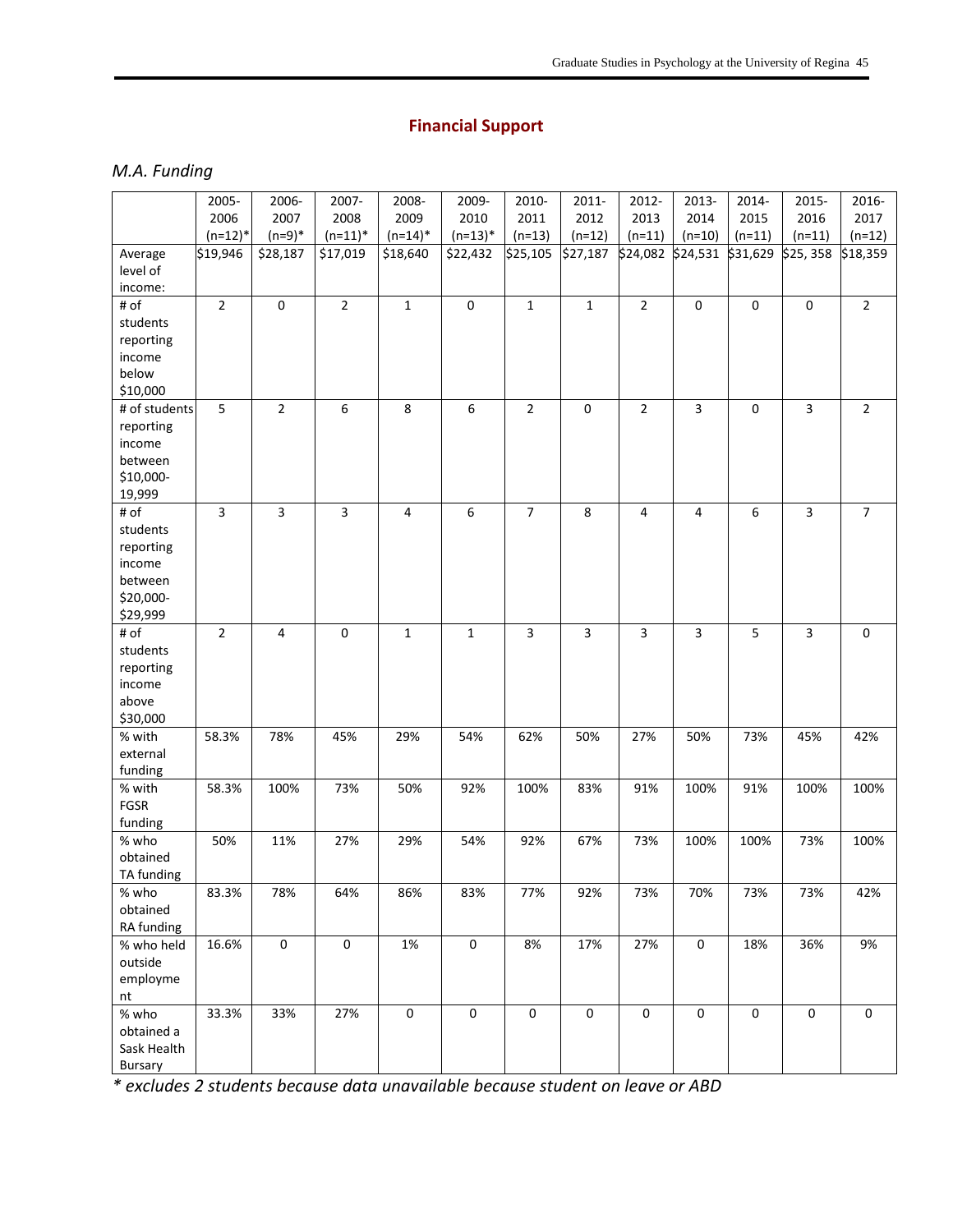# *Ph.D. Funding*

|               | 2005-                   | 2006-          | 2007-               | 2008-          | 2009-          | 2010-          | 2011-                            | 2012-          | 2013                     | 2014-          | 2015-          | 2016-          |
|---------------|-------------------------|----------------|---------------------|----------------|----------------|----------------|----------------------------------|----------------|--------------------------|----------------|----------------|----------------|
|               | 2006                    | 2007           | 2008                | 2009           | 2010           | 2011           | 2012                             | 2013           | $\overline{\phantom{a}}$ | 2015           | 2016           | 2017           |
|               | $(n=13)^*$              | $(n=15)^*$     | $(n=17)^*$          | $(n=14)^*$     | $(n=18)^*$     | $(n=15)*$      | $(n=18)$                         | $(n=16)^*$     | 2014                     | $(n=17)^*$     | $(n=16)^*$     | $(n=23)$       |
|               |                         |                |                     |                |                |                |                                  |                | $(n=1)$                  |                |                |                |
|               |                         |                |                     |                |                |                |                                  |                | 6)                       |                |                |                |
| Average       | \$37,858                | \$33,379       | \$28,903            | \$27,598       | \$26,584       | \$26,866       | \$32,215.88 \$27,596.28 \$41,789 |                |                          | \$32,175       | \$29,190       | \$29,956       |
| level of      |                         |                |                     |                |                |                |                                  |                |                          |                |                |                |
| income:       |                         |                |                     |                |                |                |                                  |                |                          |                |                |                |
| # of students | $\mathbf 1$             | $\overline{4}$ | $\overline{3}$      | $\overline{2}$ | $\overline{5}$ | $\overline{4}$ | $\overline{5}$                   | $\overline{3}$ | $\boldsymbol{0}$         | $\mathbf{1}$   | $\overline{2}$ | $\overline{2}$ |
| reporting     |                         |                |                     |                |                |                |                                  |                |                          |                |                |                |
| income        |                         |                |                     |                |                |                |                                  |                |                          |                |                |                |
| between \$0-  |                         |                |                     |                |                |                |                                  |                |                          |                |                |                |
| 19,999        |                         |                |                     |                |                |                |                                  |                |                          |                |                |                |
| # of students | $\overline{\mathbf{3}}$ | $\overline{2}$ | $\overline{7}$      | 8              | $\overline{7}$ | $\overline{4}$ | 3                                | $\overline{4}$ | $\overline{4}$           | $\overline{7}$ | $\overline{7}$ |                |
|               |                         |                |                     |                |                |                |                                  |                |                          |                |                | 11             |
| reporting     |                         |                |                     |                |                |                |                                  |                |                          |                |                |                |
| income        |                         |                |                     |                |                |                |                                  |                |                          |                |                |                |
| between       |                         |                |                     |                |                |                |                                  |                |                          |                |                |                |
| \$20,000-     |                         |                |                     |                |                |                |                                  |                |                          |                |                |                |
| \$29,999      |                         |                |                     |                |                |                |                                  |                |                          |                |                |                |
| # of students | 5                       | 4              | 4                   | 4              | $\overline{3}$ | 6              | $\overline{4}$                   | 6              | $\overline{3}$           | 5              | $\overline{3}$ | 4              |
| reporting     |                         |                |                     |                |                |                |                                  |                |                          |                |                |                |
| income        |                         |                |                     |                |                |                |                                  |                |                          |                |                |                |
| between       |                         |                |                     |                |                |                |                                  |                |                          |                |                |                |
| \$30,000-     |                         |                |                     |                |                |                |                                  |                |                          |                |                |                |
| \$39,999      |                         |                |                     |                |                |                |                                  |                |                          |                |                |                |
| # of          | 4                       | 5              | 3                   | 0              | $\overline{3}$ | $\mathbf{1}$   | 6                                | $\overline{3}$ | 9                        | 4              | 4              | 6              |
| students      |                         |                |                     |                |                |                |                                  |                |                          |                |                |                |
| reporting     |                         |                |                     |                |                |                |                                  |                |                          |                |                |                |
| income        |                         |                |                     |                |                |                |                                  |                |                          |                |                |                |
| above         |                         |                |                     |                |                |                |                                  |                |                          |                |                |                |
| \$40,000      |                         |                |                     |                |                |                |                                  |                |                          |                |                |                |
| % with        | 76.9%                   | 53%            | 59%                 | 57%            | 56%            | 47%            | 67%                              | 75%            | 75%                      | 47%            | 38%            | 39%            |
| major         |                         |                |                     |                |                |                |                                  |                |                          |                |                |                |
| external      |                         |                |                     |                |                |                |                                  |                |                          |                |                |                |
| funding       |                         |                |                     |                |                |                |                                  |                |                          |                |                |                |
| % with        | 61.5%                   | 87%            | 53%                 | 50%            | 44%            | 47%            | 55%                              | 59%            | 56%                      | 71%            | 25%            | 70%            |
| FGSR          |                         |                |                     |                |                |                |                                  |                |                          |                |                |                |
| funding       |                         |                |                     |                |                |                |                                  |                |                          |                |                |                |
| % who         | 46.1%                   | 53%            | 41%                 | 36%            | 56%            | 47%            | 40%                              | 41%            | 56%                      | 41%            | 63%            | 65%            |
| obtained      |                         |                |                     |                |                |                |                                  |                |                          |                |                |                |
| TA/sessiona   |                         |                |                     |                |                |                |                                  |                |                          |                |                |                |
| I funding     |                         |                |                     |                |                |                |                                  |                |                          |                |                |                |
| % who         | 46.1%                   | 47%            | 47%                 | 71%            | 56%            | 67%            | 72%                              | 47%            | 50%                      | 65%            | 50%            | 48%            |
| obtained      |                         |                |                     |                |                |                |                                  |                |                          |                |                |                |
| RA funding    |                         |                |                     |                |                |                |                                  |                |                          |                |                |                |
| % who held    | 38.5%                   | 53%            | 35%                 | 14%            | 28%            | 20%            | 22%                              | 12%            | 25%                      | 41%            | 19%            | 39%            |
| outside       |                         |                |                     |                |                |                |                                  |                |                          |                |                |                |
| employmen     |                         |                |                     |                |                |                |                                  |                |                          |                |                |                |
| t             |                         |                |                     |                |                |                |                                  |                |                          |                |                |                |
| % who         | 7.6%                    | 6%             | $\mathsf{O}\xspace$ | 0              | 11%            | <b>NA</b>      | <b>NA</b>                        | <b>NA</b>      | <b>NA</b>                | <b>NA</b>      | <b>NA</b>      | <b>NA</b>      |
| obtained a    |                         |                |                     |                |                |                |                                  |                |                          |                |                |                |
| SK Health     |                         |                |                     |                |                |                |                                  |                |                          |                |                |                |
| bursary       |                         |                |                     |                |                |                |                                  |                |                          |                |                |                |
|               |                         |                |                     |                |                |                |                                  |                |                          |                |                |                |

**\* excludes those who are on or have completed the pre-doctoral residency**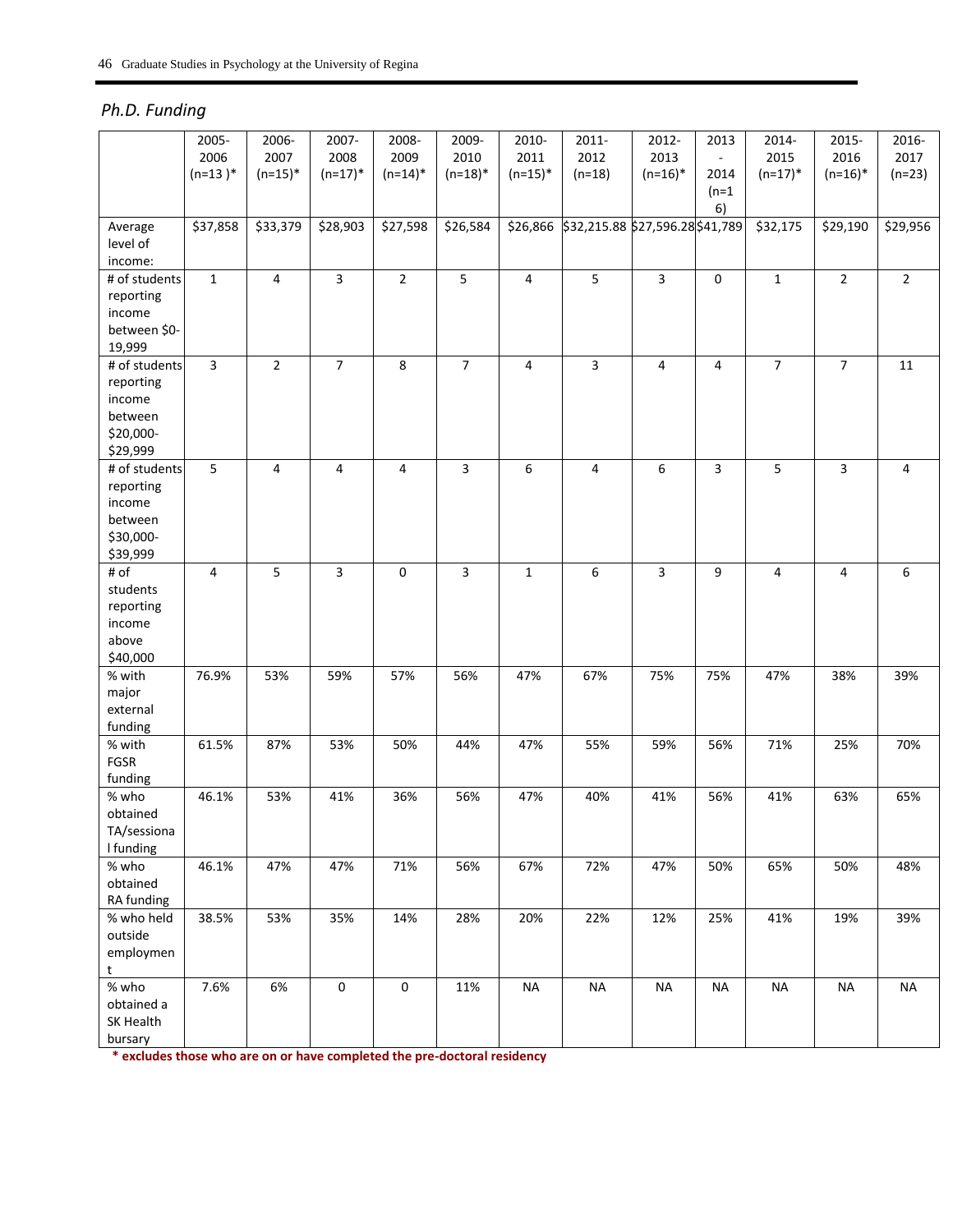|               | 2004           | 2005       | 2006           | 2007           | 2008            | 2009           | 2010   | 2011  | 2012           | 2013                            | 2014           | 2015    | 2016    |
|---------------|----------------|------------|----------------|----------------|-----------------|----------------|--------|-------|----------------|---------------------------------|----------------|---------|---------|
|               |                |            |                |                |                 |                |        |       |                |                                 |                |         |         |
|               | 2005           | 2006       | 2007           | 2008           | 2009            | 2010           | 2011   | 2012  | 2013           | 2014                            | 2015           | 2016    | 2017    |
| Number of     | 4/3            | 6/5        | 4/4            | 6/6            | 6/5             | 6/6            | 6/6    | 6/5   | 5/5            | 5/5                             | 6/6            | 6/NA    | 6/NA    |
| M.A.          |                | (1 student |                |                |                 |                |        |       |                |                                 |                |         |         |
| Students      |                | withdrew   |                |                |                 |                |        |       |                |                                 |                |         |         |
| Admitted/     |                | after 1st  |                |                |                 |                |        |       |                |                                 |                |         |         |
| Number of     |                | semester)  |                |                |                 |                |        |       |                |                                 |                |         |         |
| MA.           |                |            |                |                |                 |                |        |       |                |                                 |                |         |         |
| Graduates     |                |            |                |                |                 |                |        |       |                |                                 |                |         |         |
| from Class To |                |            |                |                |                 |                |        |       |                |                                 |                |         |         |
| Date          |                |            |                |                |                 |                |        |       |                |                                 |                |         |         |
| MA Time to    | 26             | 27         | 25             | 28             | 28              | 23             | 23     | 23    | 23             | 24                              | 24             | N/A     | N/A     |
| Completion    |                |            |                |                |                 |                |        |       |                |                                 |                |         |         |
| (months)      |                |            |                |                |                 |                |        |       |                |                                 |                |         |         |
| Number of     | 5              | 4          | 6              | $\overline{2}$ | 7               | 3              | 6      | 8     | 4              | 6                               | 5              | 5       | 4       |
| Ph.D.         |                |            |                |                |                 |                |        |       |                |                                 |                |         |         |
| Students      |                |            |                |                |                 |                |        |       |                |                                 |                |         |         |
| Admitted      |                |            |                |                |                 |                |        |       |                |                                 |                |         |         |
| Number of     | $\overline{2}$ | 3          | $\overline{2}$ | $\overline{4}$ | 3               | $\overline{2}$ | 3      | 3     | $\overline{7}$ | 5                               | $\overline{2}$ | 5       | 5       |
| Ph.D.         |                |            |                |                |                 |                |        |       |                |                                 |                |         |         |
| Graduates     |                |            |                |                |                 |                |        |       |                |                                 |                |         |         |
| PhD Time to   | 46 &           | 54,58,     | 57 &           |                | 57, 60, 47, 51, | $50^*$ ,       |        |       |                | 48, 50, 51, 59, 48, 63, 48, 56, |                | 54, 28, | 48,48,  |
| Completion    | 72             | 60         | $62*$          |                | 72, 77, 55, 78  | 70,            | 64, 70 | 79,80 | 67, 68,        | 60, 72,                         | 58,            | 48, 48, | 54, 54, |
| (months)      |                |            |                |                |                 | 96*            |        |       | 76,80          | $80*$                           | 96**           | 78      | 78      |

# **Program Statistics**

\* student transferred to clinical from an experimental program

\* \*student transferred to clinical from an experimental program and had to apply for re-instatement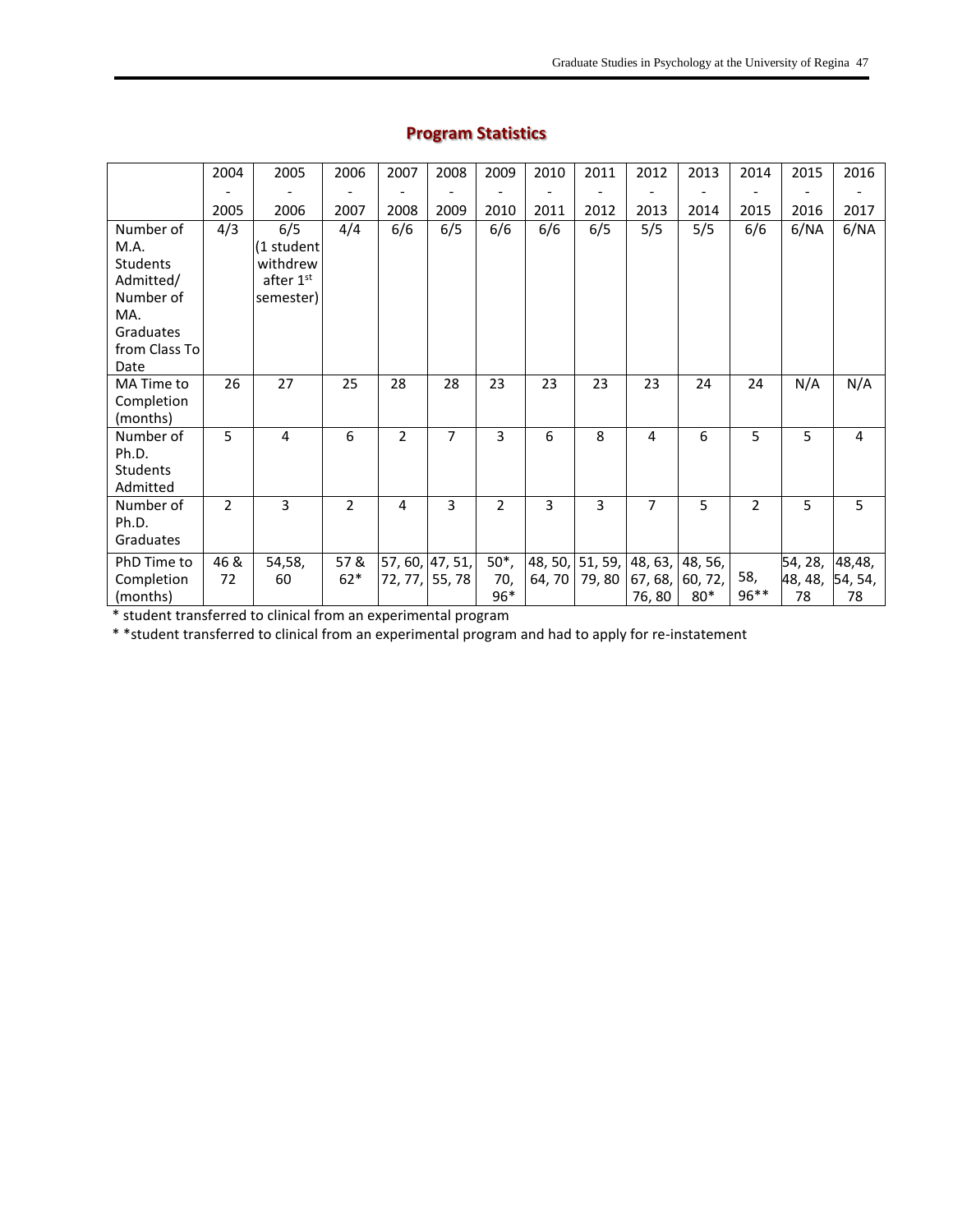# **Faculty Statistics**

|                                 | $U$ of R<br>2007-<br>2008 | $U$ of R<br>2008-<br>2009 | $U$ of R<br>2009-<br>2010 | $U$ of R<br>2010-<br>2011 | $U$ of R<br>2011-<br>2012 | $U$ of R<br>2012-<br>2013 | $U$ of R<br>2013-<br>2014 | $U$ of R<br>2014-<br>2015 | U of R<br>2015-<br>2016 | $U$ of R<br>2016-<br>2017 |
|---------------------------------|---------------------------|---------------------------|---------------------------|---------------------------|---------------------------|---------------------------|---------------------------|---------------------------|-------------------------|---------------------------|
| Total number of<br>core faculty | 10                        | 10                        | 10                        | 10                        | 10                        | 9                         | 9                         | 9                         | 12                      | 12                        |
| Total number of                 | 10                        | 10                        | $\overline{9}$            | $\overline{9}$            | 10                        | $10\,$                    | 10                        | 10                        | 10                      | 10                        |
| complementary                   |                           |                           |                           |                           |                           |                           |                           |                           |                         |                           |
| faculty                         |                           |                           |                           |                           |                           |                           |                           |                           |                         |                           |
| Total number of                 | 13                        | 16                        | 16                        | 19                        | 22                        | 26                        | 21                        | 21                        | 22                      | 22                        |
| adjunct faculty &               |                           |                           |                           |                           |                           |                           |                           |                           |                         |                           |
| professional                    |                           |                           |                           |                           |                           |                           |                           |                           |                         |                           |
| associates                      |                           |                           |                           |                           |                           |                           |                           |                           |                         |                           |
| Core faculty males              | 40%                       | 40%                       | 40%                       | 40%                       | 40%                       | 33%                       | 44%                       | 44%                       | 25%                     | 25%                       |
| tenured                         |                           |                           |                           |                           |                           |                           |                           |                           |                         |                           |
| Core faculty males              | 0%                        | 0%                        | 0%                        | 10%                       | 10%                       | 11%                       | 0%                        | 0%                        | 17%                     | 17%                       |
| non-tenured                     |                           |                           |                           |                           |                           |                           |                           |                           |                         |                           |
| Core faculty                    | 40%                       | 40%                       | 50%                       | 40%                       | 40%                       | 44%                       | 44%                       | 44%                       | 50%                     | 41%                       |
| females tenured                 |                           |                           |                           |                           |                           |                           |                           |                           |                         |                           |
| Core faculty female             | 20%                       | 20%                       | 10%                       | 10%                       | 10%                       | 11%                       | 11%                       | 11%                       | 8%                      | 17%                       |
| non-tenured                     |                           |                           |                           |                           |                           |                           |                           |                           |                         |                           |
| Authors/co-authors              | 100%                      | 100%                      | 100%                      | 100%                      | 100%                      | 100%                      | 100%                      | 100%                      | 100%                    | 100%                      |
| of papers at                    |                           |                           |                           |                           |                           |                           |                           |                           |                         |                           |
| professional or                 |                           |                           |                           |                           |                           |                           |                           |                           |                         |                           |
| scientific meetings             |                           |                           |                           |                           |                           |                           |                           |                           |                         |                           |
| Authors/co-authors              | 100%                      | 100%                      | 100%                      | 100%                      | 100%                      | 100%                      | 100%                      | 100%                      | 100%                    | 100%                      |
| of articles in                  |                           |                           |                           |                           |                           |                           |                           |                           |                         |                           |
| refereed journals               |                           |                           |                           |                           |                           |                           |                           |                           |                         |                           |
| Member of Journal               | 30%                       | 30%                       | 40%                       | 40%                       | 30%                       | 33%                       | 44%                       | 30%                       | 42%                     | 58%                       |
| editorial board                 |                           |                           |                           |                           |                           |                           |                           |                           |                         |                           |
| Thesis supervisor               | 80%                       | 80%                       | 90%                       | 90%                       | 80%                       | 100%                      | 100%                      | 100%                      | 67%                     | 100%                      |
| Thesis supervisor               | 40%                       | 20%                       | 11%                       | 22%                       | 20%                       | 10%                       | 20%                       | 20%                       | 10%                     | 25%                       |
| (complementary                  |                           |                           |                           |                           |                           |                           |                           |                           |                         |                           |
| faculty)                        |                           |                           |                           |                           |                           |                           |                           |                           |                         |                           |
| Recipients of grants            | 100%                      | 100%                      | 100%                      | 100%                      | 90%                       | 89%                       | 100%                      | 100%                      | 100%                    | 92%                       |
| or contracts                    |                           |                           |                           |                           |                           |                           |                           |                           |                         |                           |
| Members in                      | 100%                      | 100%                      | 100%                      | 100%                      | 100%                      | 100%                      | 100%                      | 100%                      | 100%                    | 100%                      |
| professional                    |                           |                           |                           |                           |                           |                           |                           |                           |                         |                           |
| associations                    |                           |                           |                           |                           |                           |                           |                           |                           |                         |                           |
| Engaged in                      | 90%                       | 90%                       | 90%                       | 100%                      | 100%                      | 100%                      | 100%                      | 100%                      | 67%                     | 92%                       |
| professional                    |                           |                           |                           |                           |                           |                           |                           |                           |                         |                           |
| practice                        |                           |                           |                           |                           |                           |                           |                           |                           |                         |                           |
| Engaged in                      | 100%                      | 94%                       | 100%                      | 100%                      | 100%                      | 100%                      | 100%                      | 100%                      | 100%                    | 86%                       |
| professional                    |                           |                           |                           |                           |                           |                           |                           |                           |                         |                           |
| practice (adjunct)              |                           |                           |                           |                           |                           |                           |                           |                           |                         |                           |
| Registered in                   | 90%                       | 90%                       | 90%                       | 100%                      | 100%                      | 100%                      | 100%                      | 100%                      | 100%                    | 100%                      |
| program jurisdiction            |                           |                           |                           |                           |                           |                           |                           |                           |                         |                           |
| Registered in                   | 100%                      | 94%                       | 100%                      | 100%                      | 100%                      | 92%                       | 86%                       | 86%                       | 86%                     | 100%                      |
| program jurisdiction            |                           |                           |                           |                           |                           |                           |                           |                           |                         |                           |
| (adjunct and                    |                           |                           |                           |                           |                           |                           |                           |                           |                         |                           |
| professional                    |                           |                           |                           |                           |                           |                           |                           |                           |                         |                           |
| associates)                     |                           |                           |                           |                           |                           |                           |                           |                           |                         |                           |